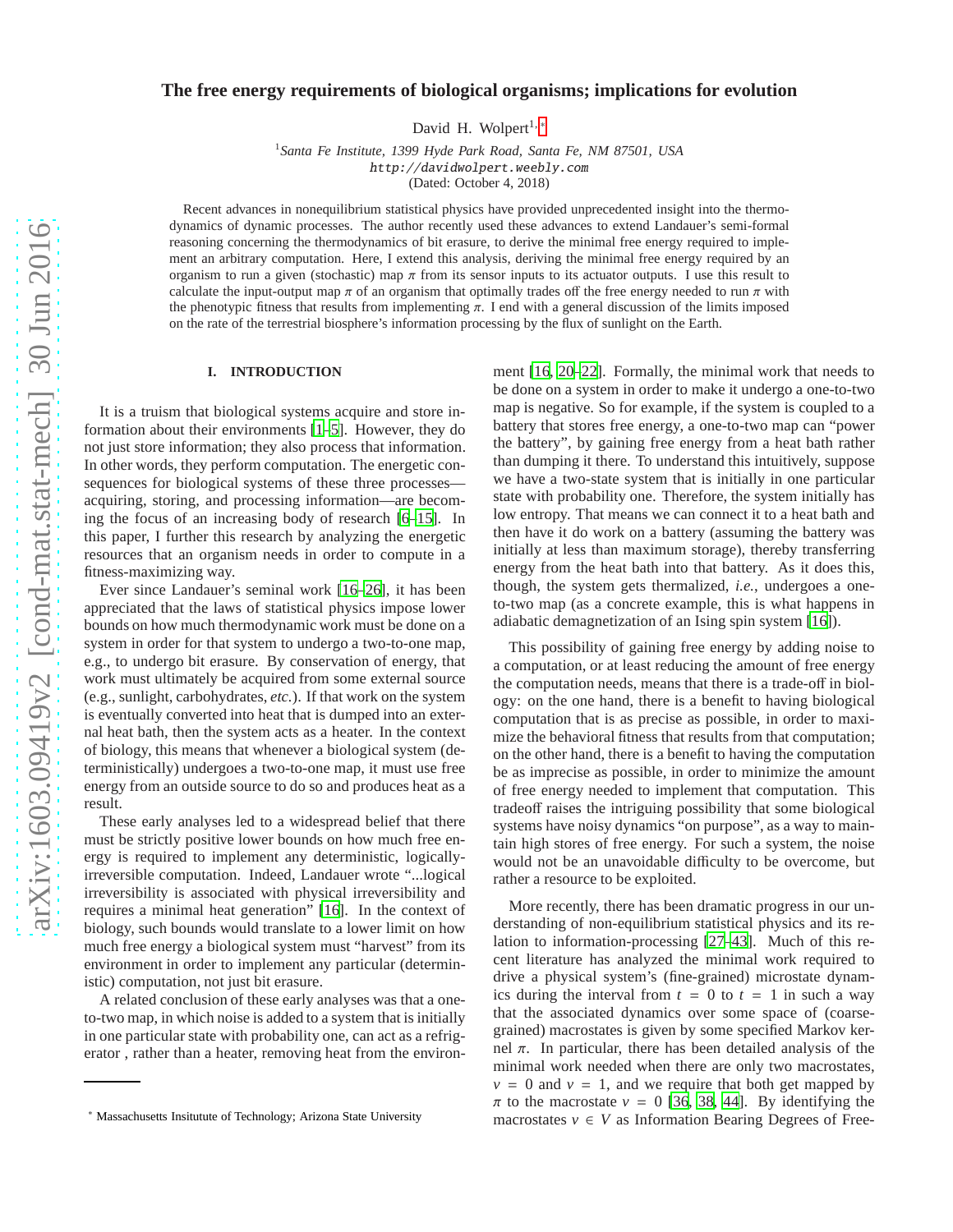dom (IBDF) [\[22\]](#page-17-7) of an information-processing device like a digital computer, these analyses can be seen as elaborations of the analyses of Landauer *et al*. on the thermodynamics of bit erasure. Recently, these analyses of maps over binary spaces *V* have been applied to explicitly biological systems, at least for the special case of a periodic forcing function [\[14\]](#page-17-13).

These analyses have resulted in substantial clarifications of Landauer's semiformal reasoning, arguably overturning it in some regards. For example, this analysis has shown that the logical (ir) reversibility of  $\pi$  has nothing to do with the thermodynamic (ir)reversibility of a system that implements  $\pi$ . In particular, it is possible to implement bit erasure (which is logically irreversible) in a thermodynamically-reversible manner. In the modern understanding, there is no irreversible increase of entropy in bit erasure. Instead, there is a minimal amount of thermodynamic work that needs to be expended in a (thermodynamically reversible) implementation of bit erasure (see Example [3](#page-5-0) below.)

Many of these previous analyses consider processes for implementing  $\pi$  that are tailored for some specific input distribution over the macrostates,  $P(v_t)$ . Such processes are designed to be thermodynamically reversible when run on  $P(v_t)$ . However, when run on a distribution other than  $P(v_t)$ , they are thermodynamically irreversible, resulting in wasted (dissipated) work. For example, in [\[45\]](#page-18-0), the amount of work required to implement  $\pi$  depends on an assumption for  $\epsilon$ , the probability of a one in a randomly-chosen position on the bit string.

In addition, important as they are, these recent analyses are not applicable to arbitrary maps  $\pi$  over a system's macrostates. For example, as discussed in [\[46\]](#page-18-1), the "quench-based" devices analyzed in [\[36](#page-17-10), [38,](#page-17-11) [44\]](#page-17-12) can only implement maps whose output is independent of its input (as an example, the output of bit erasure, an erased bit, is independent of the original state of the bit).

Similarly, the devices considered in [\[45](#page-18-0), [47](#page-18-2)] combine a "tape" containing a string of bits with a "tape head" that is positioned above one of the bits on the tape. In each iteration of the system, the bit currently under the tape head undergoes an arbitrary map to produce a new bit value, and then, the tape is advanced so that the system is above the next bit. Suppose that, inspired by [\[48](#page-18-3)], we identify the state of the IBDF of the overall tape-based system as the entire bit string, aligned so that the current tape position of the read/write subsystem is above Bit zero. In other words, we would identify each state of the IBDF as an aligned big string  $\{v_i : i = \ldots, -1, 0, \ldots N\}$ where *N* is the number of bits that have already been processed, and the (negative) minimal index could either be finite or infinite (note that unless we specify which bit of the string is the current one, *i.e.*, which has index zero, the update map over the string is not defined).

This tape-based system is severely restricted in the set of computations it can implement on its IBDF. For example, because the tape can only move forward, the system cannot deterministically map an IBDF state  $v = \{ \ldots v_{-1}, v_0, v_1, \ldots, v_N \}$ to an IBDF state  $v' = \{ \dots v'_{-1}, v'_0, v'_1, \dots, v'_{N-1} \}$ . (In [\[49\]](#page-18-4), the tape can rewind. However, such rewinding only arises due to thermal fluctuations and therefore does not overcome the problem.)

It should be possible to extend either the quench-based devices reviewed in [\[38\]](#page-17-11) and the tape-based device introduced in [\[45\]](#page-18-0) into a system that could perform arbitrary computation. In fact, in [\[46](#page-18-1)], I showed how to extend quench-based devices into systems that could perform arbitrary computation in a purely thermodynamically-reversible manner. This allowed me to calculate the minimal work that any system needs to implement any given conditional distribution  $\pi$ . To be precise, I showed how for any  $\pi$  and initial distribution  $P(v_t)$ , one could construct:

- a physical system  $S$ ;
- a process  $\Lambda$  running over  $\mathcal{S}$ ;
- an associated coarse-grained set *V* giving the macrostates of  $S$ ;

such that:

- running Λ on S ensures that the distribution across *V* changes according to  $\pi$ , even if the initial distribution differs from  $P(v_t)$ ;
- $\Lambda$  is thermodynamically reversible if applied to  $P(v_t)$ .

By the second law, no process can implement  $\pi$  on  $P(\nu_t)$ with less work than  $\Lambda$  requires. Therefore, by calculating the amount of work required by  $\Lambda$ , we calculate a lower bound on how much work is required to run  $\pi$  on  $P(v_t)$ . In the context of biological systems, that bound is the minimal amount of free energy that any organism must extract from its external environment in order to run  $\pi$ .

However, just like in the systems considered previously in the literature, this  $\Lambda$  is thermodynamically optimized for that initial distribution  $P(v_t)$ . It would be thermodynamically irreversible (and therefore dissipate work) if used for any other other initial distribution. In the context of biological systems, this means that while natural selection may produce an information-processing organism that is thermodynamically optimal in one environment, it cannot produce one that is thermodynamically optimal in all environments.

Biological systems are not only information-processing systems, however. As mentioned above, they also acquire information from their environment and store it. Many of these processes have nonzero minimal thermodynamic costs, *i.e.*, the system must acquire some minimal free energy to implement them. In addition, biological systems often rearrange matter, thereby changing its entropy. Sometimes, these systems benefit by decreasing entropy, but sometimes, they benefit by increasing entropy, e.g., as when cells use depletion forces, when they exploit osmotic pressures, *etc*. This is another contribution to their free energy requirements. Of course, biological systems also typically perform physical "labor", *i.e.*, change the expected energy of various systems, by breaking/making chemical bonds, and on a larger scale, moving objects (including themselves), developing, growing, *etc*. They must harvest free energy from their environment to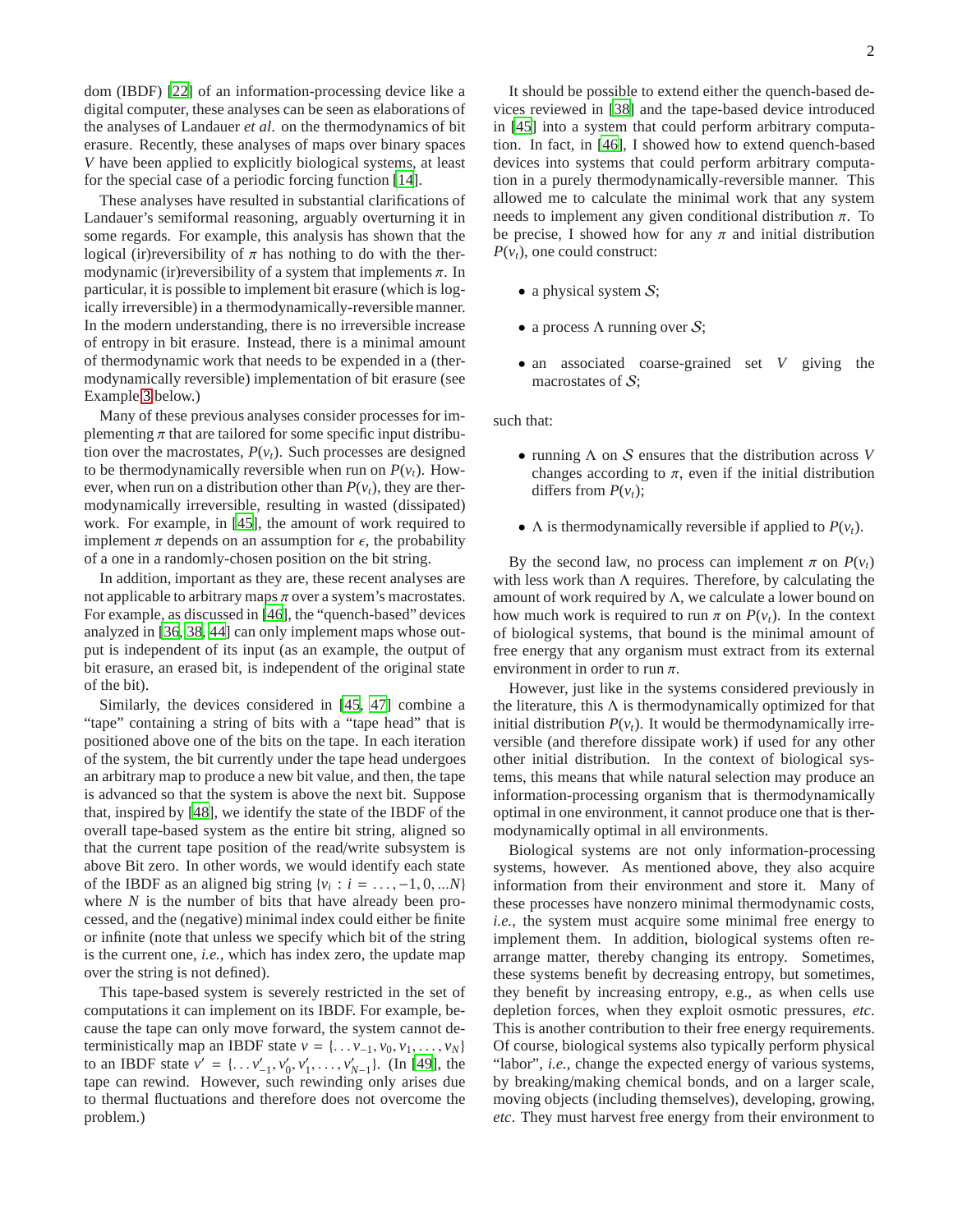power this labor, as well. Some biological processes even involve several of these phenomena simultaneously, e.g., a biochemical pathway that processes information from the environment, making and breaking chemical bonds as it does so and also changing its overall entropy.

In this paper, I analyze some of these contributions to the free energy requirements of biological systems and the implications of those costs for natural selection. The precise contributions of this paper are:

1. Motivated by the example of a digital computer, the analysis in [\[46\]](#page-18-1) was formulated for systems that change the value *v* of a single set of physical variables, *V*. Therefore, for example, as formulated there, bit erasure means a map that sends both  $v_t = 0$  and  $v_t = 1$ to  $v_{t+1} = 0$ .

Here, I instead formulate the analysis for biological "input-output" systems that implement an arbitrary stochastic map taking one set of "input" physical variables *X*, representing the state of a sensor, to a separate set of "output" physical variables, *Y*, representing the action taken by the organism in response to its sensor reading. Therefore, as formulated in this paper, "bit erasure" means a map  $\pi$  that sends both  $x_t = 0$  and  $x_t = 1$ to  $y_{t+1} = 0$ . My first contribution is to show how to implement any given stochastic map  $X \to Y$  with a process that requires minimal work if it is applied to some specified distribution over *X* and to calculate that minimal work.

2. In light of the free energy costs associated with implementing a map  $\pi$ , what  $\pi$  would we expect to be favored by natural selection? In particular, recall that adding noise to a computation can result in a reduction in how much work is needed to implement it. Indeed, by using a sufficiently noisy  $\pi$ , an organism can increase its stored free energy (if it started in a state with less than maximal entropy). Therefore, noise might not just be a hindrance that an organism needs to circumvent; an organism may actually exploit noise, to "recharge its battery". This implies that an organism will want to implement a "behavior"  $\pi$  that is noisy as possible.

In addition, not all terms in a map  $x_t \rightarrow y_{t+1}$  are equally important to an organism's reproductive fitness. It will be important to be very precise in what output is produced for some inputs  $x_t$ , but for other inputs, precision is not so important. Indeed, for some inputs, it may not matter at all what output the organism produces in response. In light of this, natural selection would be expected to favor organisms that implement behaviors  $\pi$  that are as noisy as possible (thereby saving on the amount of free energy the organism needs to acquire from its environment to implement that behavior), while still being precise for those inputs where behavioral fitness requires it. I write down the equations for what  $\pi$ optimizes this tradeoff and show that it is approximated by a Boltzmann distribution over a sum of behavioral fitness and energy. I then use that Boltzmann distribution to calculate a lower bound on the maximal reproductive fitness over all possible behaviors  $\pi$ .

3. My last contribution is to use the preceding results to relate the free energy flux incident on the entire biosphere to the maximal "rate of computation" implemented by the biosphere. This relation gives an upper bound on the rate of computation that humanity as a whole can ever achieve, if it restricts itself to the surface of Earth.

In Section [II,](#page-2-0) I first review some of the basic quantities considered in nonequilibrium statistical physics and then review some of the relevant recent work in nonequilibrium statistical physics (involving "quenching processes") related to the free energy cost of computation. I then discuss the limitations in what kind of computations that recent work can be used to analyze. I end by presenting an extension to that recent work that does not have these limitations (involving "guided quenching processes"). In Section [III,](#page-7-0) I use this extension to calculate the minimal free energy cost of any given input-output "organism". I end this section by analyzing a toy model of the role that this free energy cost would play in natural selection. Those interested mainly in these biological implications can skip Section [II](#page-2-0) and should still be able to follow the thrust of the analysis.

In this paper I extend the construction reviewed in [\[38\]](#page-17-11) to show how to construct a system to perform any given computation in a thermodynamically reversible manner. (It seems likely that the tape-based system introduced in [\[45](#page-18-0)] could also be extended to do this.)

# <span id="page-2-1"></span><span id="page-2-0"></span>**II. FORMAL PRELIMINARIES A. General Notation**

I write |*X*| for the cardinality of any countable space *X*. I will write the Kronecker delta between any two elements  $x, x' \in X$  as  $\delta(x, x')$ . For any logical condition  $\zeta$ ,  $I(\zeta) = 1$  (0, respectively) if  $\zeta$  is true (false, respectively). When referring generically to any probability distribution, I will write "*Pr*". Given any distribution *p* defined over some space *X*, I write the Shannon entropy for countable *X*, measured in nats, as:

$$
S_p(X) = -\sum_{x \in X} p(x) \ln \left[ p(x) \right] \tag{1}
$$

As shorthand, I sometimes write  $S_p(X)$  as  $S(p)$  or even just *S* (*X*) when *p* is implicit. I use similar notation for conditional entropy, joint entropy of more than one random variable, *etc*. I also write mutual information between two random variables *X* and *Y* in the usual way, as  $I(X; Y)$  [\[50](#page-18-5)[–52\]](#page-18-6).

Given a distribution  $q(x)$  and a conditional distribution  $\pi(x' \mid x)$ , I will use matrix notation to define the distribution π*q*:

$$
[\pi q](x') = \sum_{x} \pi(x' \mid x) q(x) \tag{2}
$$

For any function  $F(x)$  and distribution  $P(x)$ , I write:

$$
\mathbb{E}_P(F) = \sum_x F(x)P(x) \tag{3}
$$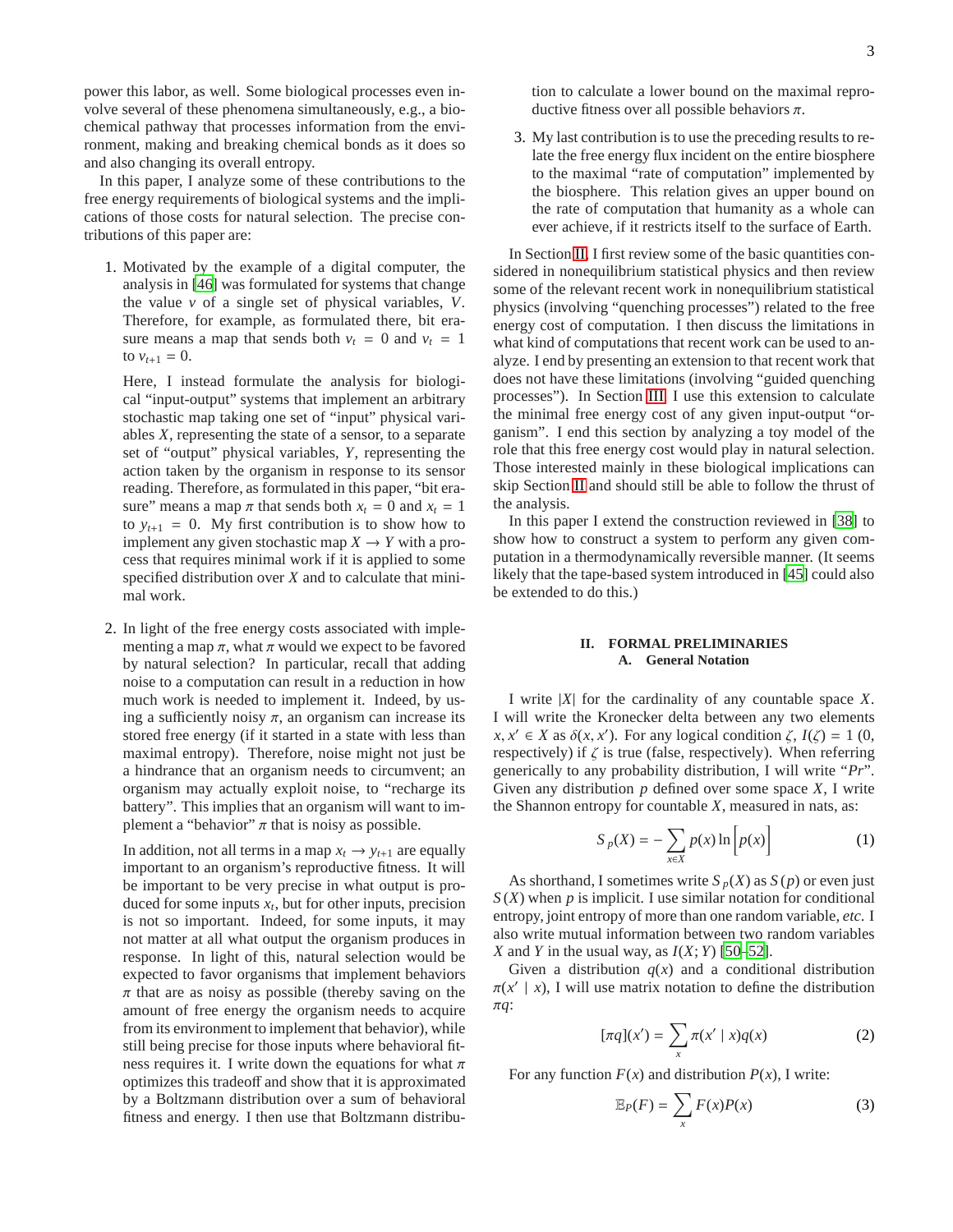I will also sometimes use capital letters to indicate variables that are marginalized over, e.g., writing:

$$
\mathbb{E}_P(F(X, y)) = \sum_{x} P(x)F(x, y)
$$
 (4)

Below, I often refer to a process as "semi-static". This means that these processes transform one Hamiltonian into another one so slowly that the associated distribution is always close to equilibrium, and as a result, only infinitesimal amounts of dissipation occur during the entire process. For this assumption to be valid, the implicit units of time in the analysis below must be sufficiently long on the timescale of the relaxation processes of the physical systems involved (or equivalently, those relaxation processes must be sufficiently quick when measured in those time units).

If a system with states *x* is subject to a Hamiltonian  $H(x)$ , then the associated equilibrium free energy is:

$$
F_{eq}(H) \equiv -\beta^{-1} \ln[Z_H(\beta)] \tag{5}
$$

where as usual  $\beta = 1/kT$ , and the partition function is:

$$
Z_H(\beta) = \sum_{x} \exp{-\beta H(x)} \tag{6}
$$

However, the analysis below focuses on nonequilibrium distributions  $p(x)$ , for which the more directly relevant quantity is the nonequilibrium free energy, in which the distribution need not be a Boltzmann distribution for the current Hamiltonian:

$$
F_{neq}(H, p) \equiv \mathbb{E}_p(X) - kTS(p)
$$
  
= 
$$
\sum_{x} p(x)H(x) + kT \sum_{x} p(x)\ln[p(x)] \qquad (7)
$$

where *k* is Boltzmann's constant. For fixed *H* and *T*,  $F_{neq}(H, p)$  is minimized by the associated Boltzmann distribution *p*, for which it has the value  $F_{eq}(H)$ . It will be useful below to consider the changes in nonequilibrium free energy that accompany a change from a distribution *P* to a distribution *M* accompanied by a change from a Hamiltonian *H* to a Hamiltonian  $\overline{H}$ <sup>'</sup>:

$$
\Delta F_{neq}^{H,H'}(P,M) \equiv F_{neq}(H',M) - F_{neq}(H,P) \tag{8}
$$

#### **B. Thermodynamically-Optimal Processes**

If a process Λ maps a distribution *P* to a distribution *M* thermodynamically reversibly, then the amount of work it uses when applied to *P* is  $\Delta F_{neq}^{H,H'}(P,M)$  [\[38,](#page-17-11) [48](#page-18-3), [53,](#page-18-7) [54\]](#page-18-8). In particular,  $\Delta F_{neq}^{H,H'}(P,\pi P)$  is the amount of work used by a thermodynamically-reversible process  $\Lambda$  that maps a distribution *P* to  $\pi P$ . Equivalently, it is negative for the amount of work that is extracted by  $\Lambda$  when transforming *P* to  $\pi P$ .

In addition, by the second law, there is no process that maps *P* to *M* while requiring less work than a thermodynamicallyreversible process that maps *P* to *M*. This motivates the following definition.

**Definition 1.** *Suppose a system undergoes a process* Λ *that starts with Hamiltonian H and ends with Hamiltonian H*′ *. Suppose as well that:*

- *1. at both the start and finish of* Λ*, the system is in contact with a (single) heat bath at temperature T;*
- *2.* Λ *transforms any starting distribution P to an ending distribution* π*P, where neither of those two distributions need be at equilibrium for their respective Hamiltonians;*
- *3.* Λ *is thermodynamically reversible when run on some particular starting distribution P.*

*Then,* Λ *is thermodynamically optimal for the tuple*  $(P, \pi, H, H')$ .

**Example 1.** *Suppose we run a process over a space*  $X \times Y$ , *transforming the t* = 0 *distribution*  $q(x)M(y)$  *to a t* = 1 *distribution p*(*x*)*M*(*y*)*. Therefore, x and y are statistically independent at both the beginning and the end of the process, and while the distribution over x undergoes a transition from*  $q \rightarrow p$ , the distribution over y undergoes a cyclic process, *taking*  $M \rightarrow M$  (note that it is not assumed that the ending *and starting y's are the same or that x and y are independent at times between*  $t = 0$  *and*  $t = 1$ *).* 

*Suppose further that at both the beginning and end of the process, there is no interaction Hamiltonian, i.e., at those two times:*

$$
H(x, y) = H^{X}(x) + H^{Y}(y)
$$
 (9)

*Then, no matter how x and y are coupled during the process, no matter how smart the designer of the process, the process will require work of at least:*

$$
\Delta F_{neq}^{H,H}(q, p) = \left( E_p(H^X) - E_q(H^X) \right) - kT \left( S(p) - S(q) \right)
$$
10)

*Note that this amount of work is independent of M.*

As a cautionary note, the work expended by any process operating on any initial distribution  $p(x)$  is the average of the work expended on each *x*. However, the associated change in nonequilibrium free energy is not the average of the change in nonequilibrium free energy for each *x*. This is illustrated in the following example.

**Example 2.** *Suppose we have a process* Λ *that sends each initial* x to an associated final distribution  $\pi(x' \mid x)$ , while *transforming the initial Hamiltonian H into the final Hamiltonian H'*. Write  $W_{H,H',\pi}^{\Lambda}(x)$  for the work expended by  $\Lambda$  when it *operates on the initial state x. Then, the work expended by* Λ *operating on an initial distribution*  $p(x)$  *<i>is*  $\sum_{x} p(x)W_{H,H',\pi}^{\Lambda}(x)$ *. In particular, choose the process*  $\Lambda$ *, so that it sends*  $p \rightarrow \pi p$ *with minimal work. Then:*

$$
\sum_{x} p(x) W_{H,H',\pi}^{\Lambda}(x) = \Delta F_{neq}^{H',H}(p, \pi p)
$$
 (11)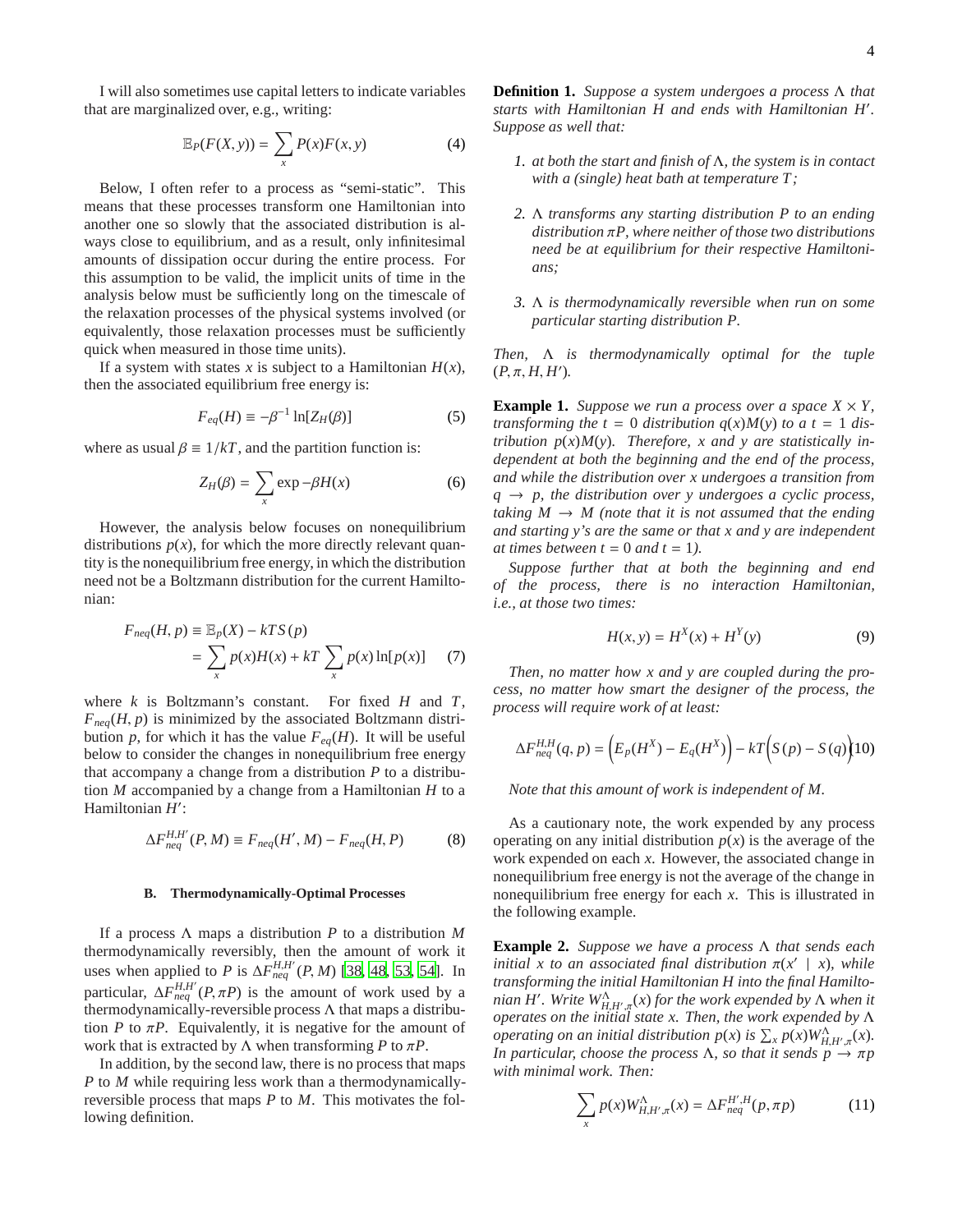*However, this does* not *equal the average over x of the associated changes to nonequilibrium free energy, i.e.,*

$$
\Delta F_{neq}^{H',H}(p,\pi p) = F_{neq}(H',\pi p) - F_{neq}(H,p)
$$
  

$$
\neq \sum_{x} p(x) \Big[ F_{neq}(H',\pi(Y \mid x)) - F_{neq}(H,\delta(X,x)) \Big]
$$
  
(12)

(where  $\delta(X, x)$  *is the distribution over* X *that is a delta function at x). The reason is that the entropy terms in those two nonequilibrium free energies are not linear; in general, for any probability distribution Pr*(*x*)*,*

$$
\sum_{x} Pr(x) \ln[Pr(x)] \neq \sum_{x} Pr(x) \sum_{x'} \delta(x', x) \log[\delta(x', x)]
$$

I now summarize what will be presented in the rest of this section.

Previous work showed how to construct a thermodynamically-optimal process for many tuples  $(p, \pi, H, H')$ . In particular, as discussed in the Introduction, it is known how to construct a thermodynamically-optimal process for any tuple  $(p, \pi, H, H')$  where  $\pi(x' | x)$  is independent of *x*, like bit erasure. Accordingly, we know the minimal work necessary to run any such tuple. In Section IIC, I review this previous analysis and show how to apply it to the kinds of input-output systems considered in this paper.

However, as discussed in the Introduction, until recently, it was not known whether one could construct a thermodynamically-optimal process for any tuple  $(p, \pi, H, H')$ . In particular, given an arbitrary pair of an initial distribution  $p$  and conditional distribution  $\pi$ , it was not known whether there is a process  $\Lambda$  that is thermodynamically optimal for  $(p, \pi, H, H')$  for some *H* and *H'*. This means that it was not known what the minimal needed work is to apply an arbitrary stochastic map  $\pi$  to an arbitrary initial distribution  $p$ . In particular, it was not known if we could use the difference in nonequilibrium free energy between  $p$  and  $\pi p$  to calculate the minimal work needed to apply a computation  $\pi$  to an initial distribution *p*.

This shortcoming was overcome in [\[46\]](#page-18-1), where it was explicitly shown how to construct a thermodynamically-optimal process for any tuple  $(p, \pi, H, H')$ . In Section [II D,](#page-6-0) I show in detail how to construct such processes for any input-output system.

Section [II D](#page-6-0) also discusses the fact that a process that is thermodynamically optimal for  $(p, \pi, H, H')$  need not be thermodynamically optimal for  $(p', \pi, H, H')$  if  $p' \neq p$ . Intuitively, if we construct a process  $\Lambda$  that results in minimal required work for initial distribution *p* and conditional distribution  $\pi$ , but then apply that machine to a different distribution  $p' \neq p$ , then in general, work is dissipated. While that  $\Lambda$  is thermodynamically reversible when applied to *p*, in general, it is not thermodynamically reversible when applied to  $p' \neq p$ . As an example, if we design a computer to be thermodynamically reversible for input distribution *p*, but then use it with a different distribution of inputs, then work is dissipated.

In a biological context, this means that if an organism is "designed" not to dissipate any work when it operates in an environment that produces inputs according to some *p*, but instead finds itself operating in an environment that produces inputs according to some  $p' \neq p$ , then it will dissipate extra work. That dissipated work is wasted since it does not change  $\pi$ , *i.e.*, has no consequences for the input-output map that the organism implements. However, by the conservation of energy, that dissipated work must still be acquired from some external source. This means that the organism will need to harvest free energy from its environment at a higher rate (to supply that dissipated work) than would an organism that were "designed" for  $p'$ .

### <span id="page-4-0"></span>**C. Quenching Processes**

A special kind of process, often used in the literature, can be used to transform any given initial nonequilibrium distribution into another given nonequilibrium distribution in a thermodynamically-reversible manner. These processes begin by quenching the Hamiltonian of a system. After that, the Hamiltonian is isothermally and quasi-statically changed, with the system in continual contact with a heat bath at a fixed temperature *T*. The process ends by applying a reverse quench to return to the original Hamiltonian (see [\[36](#page-17-10), [38,](#page-17-11) [44\]](#page-17-12) for discussion of these kinds of processes).

More precisely, such a *Quenching (Q) process* applied to a system with microstates  $r \in R$  is defined by:

- 1. an *initial*/*final* Hamiltonian  $H_{sys}^t(r)$ ;
- 2. an *initial* distribution  $\rho^t(r)$ ;
- 3. a *final* distribution  $\rho^{t+1}(r)$ ;

and involves the following three steps:

(i) To begin, the system has Hamiltonian  $H_{sys}^t(r)$ , which is quenched into a first *quenching Hamiltonian*:

$$
H_{quench}^t(r) \equiv -kT \ln[\rho^t(r)] \tag{14}
$$

In other words, the Hamiltonian is changed from  $H_{sys}^t$  to  $H_{quench}^t$  too quickly for the distribution over *r* to change from  $\rho^t(r)$ .

Because the quench is effectively instantaneous, it is thermodynamically reversible and is adiabatic, involving no heat transfer between the system and the heat bath. On the other hand, while *r* is unchanged in a quench and, therefore, so is the distribution over *R*, in general, work is required if  $H_{quench}^t \neq H_{sys}^t$ (see [\[32,](#page-17-14) [33,](#page-17-15) [53,](#page-18-7) [54\]](#page-18-8)).

Note that if the Q process is applied to the distribution  $\rho^t$ , then at the end of this first step, the distribution is at thermodynamic equilibrium. However, if the process is applied to any other distribution, this will not be the case. In this situation, work is unavoidably dissipated in in the next step.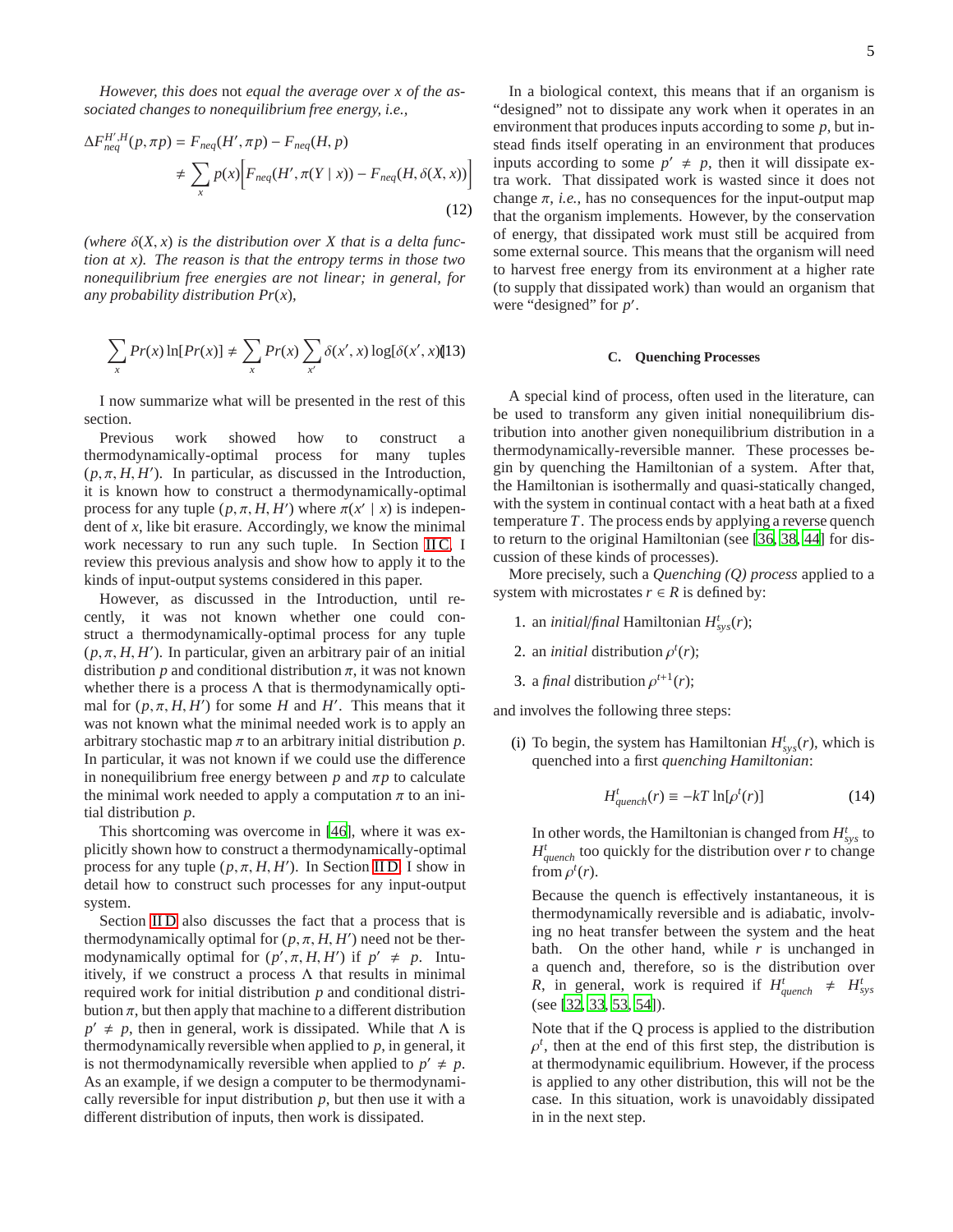(ii) Next, we isothermally and quasi-statically transform *H t quench* to a second quenching Hamiltonian,

$$
H_{quench}^{t+1}(r) \equiv -kT \ln[\rho^{t+1}(r)] \tag{15}
$$

Physically, this means two things. First, that a smooth sequence of Hamiltonians, starting with  $H_{quench}^t$  and ending with  $H_{quench}^{t+1}$ , is applied to the system. Second, that while that sequence is being applied, the system is coupled with an external heat bath at temperature *T*, where the relaxation timescales of that coupling are arbitrarily small on the time scale of the dynamics of the Hamiltonian. This second requirement ensures that to first order, the system is always in thermal equilibrium for the current Hamiltonian, assuming it started in equilibrium at the beginning of the step (recall from Section [II A](#page-2-1) that I assume that quasi-static transformations occur in an arbitrarily small amount of time, since the relaxation timescales are arbitrarily short).

(iii) Next, we run a quench over *R* "in reverse", instantaneously replacing the Hamiltonian  $H_{quench}^{t+1}(r)$  with the initial Hamiltonian  $H_{sys}^t$ , with no change to *r*. As in step (i), while work may be done (or extracted) in step (iii), no heat is transferred.

Note that we can specify any Q process in terms of its first and second quenching Hamiltonians rather than in terms of the initial and final distributions, since there is a bijection between those two pairs. This central role of the *q*uenching Hamiltonians is the basis of the name "Q" process (I distinguish the distribution  $\rho$  that defines a Q process, which is instantiated in the physical structure of a real system, from the actual distribution *P* on which that physical system is run).

Both the first and third steps of any Q process are thermodynamically reversible, no matter what distribution that process is applied to. In addition, if the Q process is applied to  $\rho^t$ , the second step will be thermodynamically reversible. Therefore, as discussed in [\[36,](#page-17-10) [38,](#page-17-11) [48,](#page-18-3) [54](#page-18-8)], if the Q process is applied to  $\rho^t$ , then the expected work expended by the process is given by the change in nonequilibrium free energy in going from  $\rho^t(r)$  to  $\rho^{t+1}(r)$ ,

<span id="page-5-1"></span>
$$
\Delta F_{neq}^{H'_{sys}, H'_{sys}}(\rho^t, \rho^{t+1})
$$
\n
$$
= \mathbb{E}_{\rho^{t+1}}(H'_{sys}) - \mathbb{E}_{\rho^{t}}(H'_{sys}) + kT \left[ S(\rho^t) - S(\rho^{t+1}) \right] (16)
$$

Note that because of how  $H_{quench}^t$  and  $H_{quench}^{t+1}$  are defined, there is no change in the nonequilibrium free energy during the second step of the Q process if it is applied to  $\rho^t$ :

$$
\mathbb{E}_{\rho^{t+1}}(H_{quench}^{t+1}) - \mathbb{E}_{\rho^{t}}(H_{quench}^{t}) + kT \Big[ S(\rho^{t}) - S(\rho^{t+1}) \Big] = 0
$$
\n(17)

All of the work arises in the first and third steps, involving the two quenches.

The relation between Q processes and informationprocessing of macrostates arises once we specify a partition over *R*. I end this subsection with the following example of a Q process:

<span id="page-5-0"></span>**Example 3.** *Suppose that R is partitioned into two bins, i.e., there are two macrostates. For both*  $t = 0$  *and*  $t = 1$ *, for both partition elements v, with abuse of notation, define:*

$$
P^{t}(v) \equiv \sum_{r \in v} \rho^{t}(r \mid v)
$$
 (18)

*so that:*

$$
\rho^t(r) = \sum_{v} P^t(v) \rho^t(r \mid v) \tag{19}
$$

*Consider the case where*  $P^0(v)$  *has full support, but*  $P^1(v)$  = δ(*v*, 0)*. Therefore, the dynamics over the macrostates (bins) from t* = 0 *to t* = 1 *sends both v's to zero. In other words, it erases a bit.*

*For pedagogical simplicity, take*  $H_{sys}^0 = H_{sys}^1$  to be uniform. *Then, plugging in to Equation [\(16\)](#page-5-1), we see that the minimal work is:*

<span id="page-5-2"></span>
$$
kT[S(\rho^0) - S(\rho^1)] = kT \Big[ S(P^0) + \sum_{v} P^0(v) \Big( - \sum_{r} P^0(r \mid v) \ln[\rho(r \mid v)] \Big) \Big]
$$
  

$$
- \{0 \to 1\}
$$
  

$$
= kT \Big[ S(P^0) + \sum_{v^0} P^0(v) S(R^0 \mid v^0) \Big] - \{0 \to 1\}
$$
  

$$
= kT \Big[ S(P^0) + S(R^0 \mid V^0) - S(P^1) - S(R^1 \mid V^1) \Big]
$$
  

$$
= kT \Big[ S(P^0) + S(R^0 \mid V^0) - S(R^1 \mid V^1) \Big]
$$
(20)

(*the two terms*  $S(R^t | v^t)$  *are sometimes called "internal entropies" in the literature [\[38\]](#page-17-11)).*

In the special case that  $P^0(v)$  is uniform and that  $S(R^t \mid v^t)$ *is the same for both t and both v<sup>t</sup> , we recover Landauer's bound, kT* ln(2)*, as the minimal amount of work needed to erase the bit. Note though that outside of that special case, Landauer's bound does not give the minimal amount of work needed to erase a bit. Moreover, in all cases, the limit in Equation [\(20\)](#page-5-2) is on the amount of work needed to erase the bit; a bit can be erased with zero dissipated work,* pace *Landauer. For this reason, the bound in Equation [\(20\)](#page-5-2) is sometimes called "generalized Landauer cost" in the literature [\[38\]](#page-17-11).*

*On the other hand, suppose that we build a device to implement a Q process that achieves the bound in Equation [\(20\)](#page-5-2) for one particular initial distribution over the value of the bit,*  $\mathscr{G}_0(v)$ . Therefore, in particular, that device has "built into it" *a first and second quenching Hamiltonian given by:*

$$
H_{quench}^{0}(r) = -kT \ln[\mathcal{G}_{0}(r)] \tag{21}
$$

$$
H_{quench}^1(r) = -kT \ln[\mathcal{G}_1(r)] \tag{22}
$$

*respectively, where:*

$$
\mathscr{G}_0(r) \equiv \sum_{\nu} \mathscr{G}_0(\nu) \rho^0(r \mid \nu) \tag{23}
$$

$$
\mathcal{G}_1(r) \equiv \rho^1(r \mid v = 0) \tag{24}
$$

*If we then apply that device with a di*ff*erent initial macrostate distribution,*  $\mathcal{P}_1(v) \neq \mathcal{G}_0(v)$ *, in general, work will be dissipated in step (ii) of the Q process, because*  $P_1(r)$  =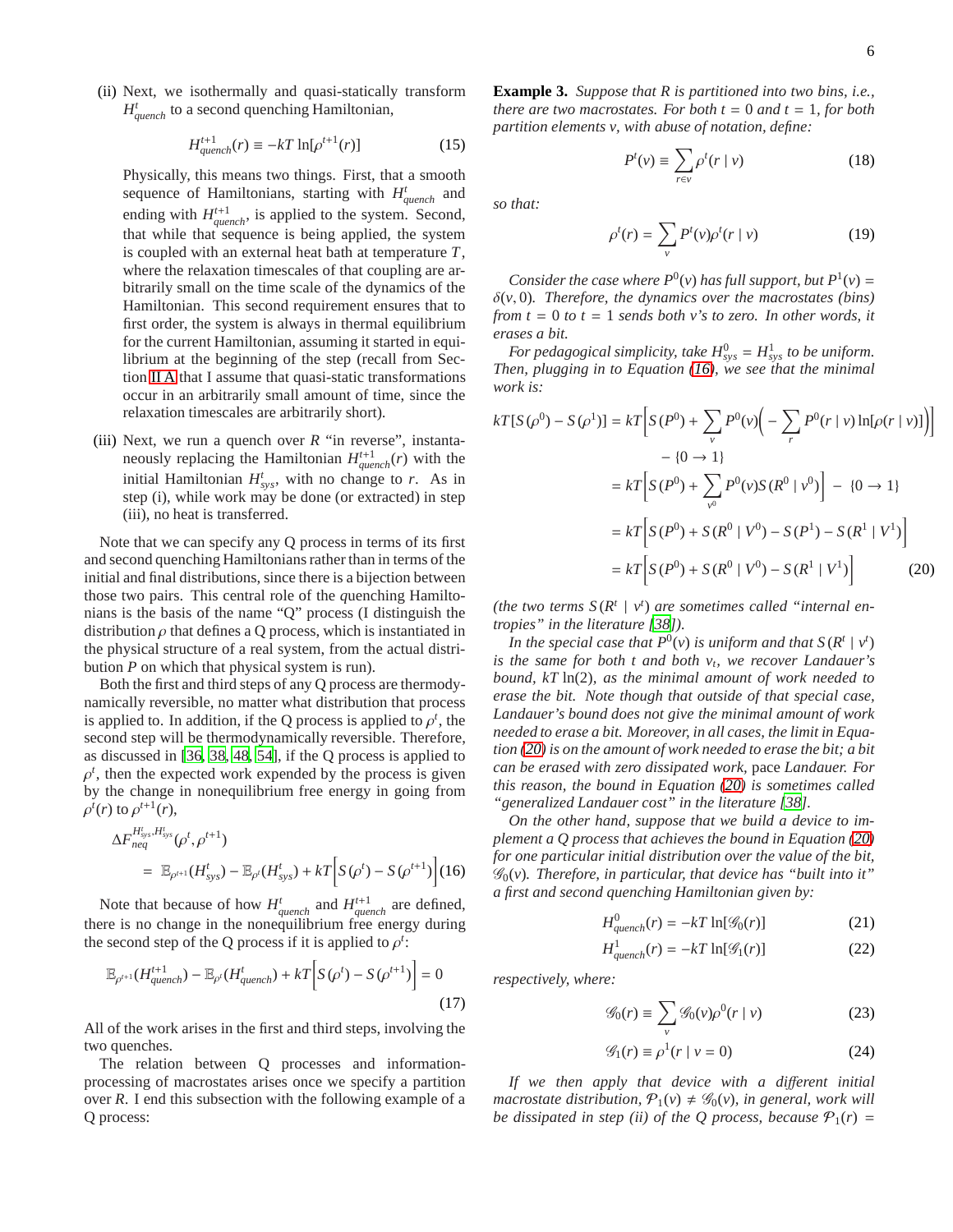$\sum_{\nu}$   $\mathcal{P}_1(\nu) \rho^0(r \mid \nu)$  will not be an equilibrium for  $H_{quench}^0$ . In the *context of biology, if a bit-erasing organism is optimized for one environment, but then used in a di*ff*erent one, it will necessarily be ine*ffi*cient, dissipating work (the minimal amount of work dissipated is given by the drop in the value of the Kullback–Leibler divergence between*  $\mathcal{G}_t$  *and*  $\mathcal{P}_t$  *as the system develops from t* = 0 *to t* = 1*; see [\[46](#page-18-1)]*).

## <span id="page-6-0"></span>**D. Guided Q Processes**

Soon after the quasi-static transformation step of any Q process begins, the system is thermally relaxed. Therefore, all information about  $r_t$ , the initial value of the system's microstate, is quickly removed from the distribution over *r* (phrased differently, that information has been transferred into inaccessible degrees of freedom in the external heat bath). This means that the second quenching Hamiltonian cannot depend on the initial value of the system's microstate; after that thermal relaxation of the system's microstate, there is no degree of freedom in the microstate that has any information concerning the initial microstate. This means that after the relaxation, there is no degree of freedom within the system undergoing the Q process that can modify the second quenching Hamiltonian based on the value of the initial microstate.

As a result, *by itself*, a Q process cannot change an initial distribution in a way that depends on that initial distribution. In particular, it cannot map different initial macrostates to different final macrostates (formally, a Q process cannot map a distribution with support restricted to the microstates in the macrostate  $v_t$  to one final distribution and map a distribution with support restricted to the macrostate  $v'_t \neq v_t$  to a different final distribution).

On the other hand, both quenching Hamiltonians of a Q process running on a system  $R$  with microstates  $r \in R$  can depend on  $s_t \in S$ , the initial microstate of a different system, S. Loosely speaking, we can run a process over the joint system  $R \times S$  that is thermodynamically reversible and whose effect is to implement a different Q process over *R*, depending on the value *s<sup>t</sup>* . In particular, we can "coarse-grain" such dependence on  $s_t$ : given any partition over  $S$  whose elements are labeled by  $v \in V$ , it is possible that both quenching Hamiltonians of a Q process running on  $\Re$  are determined by the macrostate  $v_t$ .

More precisely, a *Guided Quenching (GQ) process* over *R* guided by *V* (for conditional distribution  $\overline{\pi}$  and initial distribution  $\rho^t(r, s)$ <sup>"</sup> is defined by a quadruple:

- 1. an *initial*/*final* Hamiltonian  $H_{sys}^t(r, s)$ ;
- 2. an *initial* joint distribution  $\rho^t(r, s)$ ;
- 3. a time-independent partition of *S* specifying an associated set of macrostates,  $v \in V$ ;
- 4. a conditional distribution  $\overline{\pi}(r | v)$ .

It is assumed that for any *s*, *s*' where  $s \in V(s')$ ,

<span id="page-6-1"></span>
$$
\rho^t(r \mid s) = \rho^t(r \mid s') \tag{25}
$$

*i.e.*, that the distribution over *r* at the initial time *t* can depend on the macrostate *v*, but not on the specific microstate *s* within the macrostate  $v$ . It is also assumed that there are boundary points in *S* ("potential barriers") separating the members of *V* in that the system cannot physically move from  $v$  to  $v' \neq v$ without going through such a boundary point.

The associated GQ process involves the following steps:

(i) To begin, the system has Hamiltonian  $H_{sys}^t(r, s)$ , which is quenched into a first quenching Hamiltonian written as:

$$
H_{quench}^t(r, s) \equiv H_{quench;S}^t(s) + H_{quench;int}^t(r, s)
$$
 (26)

We take:

$$
H_{quench;int}^{t}(r,s) \equiv -kT \ln[\rho^{t}(r \mid s)] \tag{27}
$$

and for all *s* except those at the boundaries of the partition elements defining the macrostates *V*,

<span id="page-6-3"></span>
$$
H_{quench;S}^{t}(s) \equiv -kT \ln[\rho^{t}(s)] \tag{28}
$$

However, at the *s* lying on the boundaries of the partition elements defining *V*,  $H_{quench, S}^{t}(s)$  is arbitrarily large. Therefore, there are infinite potential barriers separating the macrostates of S.

Note that away from those boundaries of the partition elements defining  $V$ ,  $\rho<sup>t</sup>(r, s)$  is the equilibrium distribution for  $H_{quench}^t$ .

(iii) Next, we isothermally and quasi-statically transform  $H_{quench}^t$  to a second quenching Hamiltonian,

<span id="page-6-2"></span>
$$
H_{quench;S}^{t+1}(r,s) \equiv H_{quench;S}^{t}(s) + H_{quench;int}^{t+1}(r,s)
$$
 (29)

where:

$$
H_{quench;int}^{t}(r, s) \equiv -kT \ln[\overline{\pi}(r \mid V(s))]
$$
 (30)

(*V*(*s*) being the partition element that contains *s*).

Note that the term in the Hamiltonian that only concerns  $S$  does not change in this step. Therefore, the infinite potential barriers delineating partition boundaries in *S* remain for the entire step. I assume that as a result of those barriers, the coupling of  $S$  with the heat bath during this step cannot change the value of *v*. As a result, even though the distribution over *r* changes in this step, there is no change to the value of  $\nu$ . To describe this, I say that *v* is "semi-stable" during this step. (To state this assumption more formally, let  $A(s', s'')$  be the (matrix) kernel that specifies the rate at which  $s' \rightarrow s''$  due to heat transfer between  $S$  and the heat bath during during this step (ii) [\[32,](#page-17-14) [33](#page-17-15)]. Then, I assume that  $A(s', s'')$  is arbitrarily small if  $V(s'') \neq V(s')$ .)

As an example, the different bit strings that can be stored in a flash drive all have the same expected energy,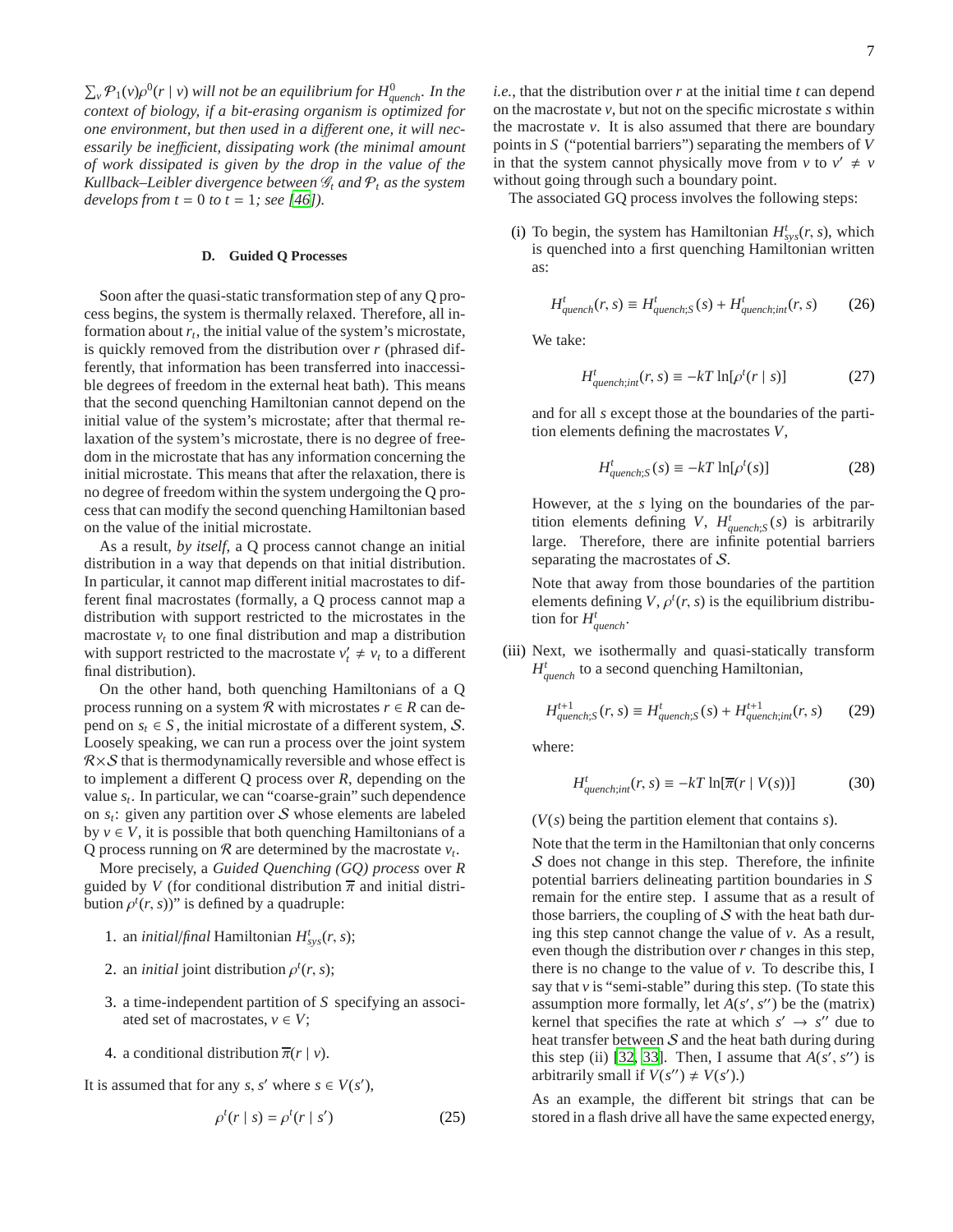but the energy barriers separating them ensure that the distribution over bit strings relaxes to the uniform distribution infinitesimally slowly. Therefore, the value of the bit string is semi-stable.

Note that even though a semi-stable system is not at thermodynamic equilibrium during its "dynamics" (in which its macrostate does not change), that dynamics is thermodynamically reversible, in that we can run it backwards in time without requiring any work or resulting in heat dissipation.

(iii) Next, we run a quench over  $R \times S$  "in reverse", instantaneously replacing the Hamiltonian  $H_{quench}^{t+1}(r, s)$  with the initial Hamiltonian  $H_{sys}^t(r, s)$ , with no change to *r* or *s*. As in step (i), while work may be done (or extracted) in step (iii), no heat is transferred.

There are two crucial features of GQ processes. The first is that a GQ process faithfully implements  $\overline{\pi}$  even if its output varies with its input and does so no matter what the initial distribution over  $R \times S$  is. The second is that for a particular initial distribution over  $R \times S$ , implicitly specified by  $H_{quench}^t(r, s)$ , the GQ process is thermodynamically reversible.

The first of these features is formalized with the following result, proven in Appendix A:

<span id="page-7-1"></span>**Proposition 1.** *A GQ process over R guided by V (for condi* $t$ ional distribution  $\overline{\pi}$  and initial distribution  $\rho^t(r,s)$ ) will trans*form any initial distribution*  $p^t(v)p^t(r | v)$  *into a distribution*  $p^t(v)$  $\overline{\pi}(r \mid v)$  *without changing the distribution over s conditioned on v.*

Consider the special case where the GQ process is in fact applied to the initial distribution that defines it,

$$
\rho^t(r,s) = \sum_{v} \rho^t(v) \rho^t(s \mid v) \rho^t(r \mid v) \tag{31}
$$

(recall Equation [\(25\)](#page-6-1)). In this case, the initial distribution is a Boltzmann distribution for the first quenching Hamiltonian; the final distribution is:

$$
\rho^{t+1}(r,s) = \sum_{v} \rho^t(v) \rho^t(s \mid v) \overline{\pi}(r \mid v) \tag{32}
$$

and the entire GQ process is thermodynamically reversible. This establishes the second crucial feature of GQ processes.

Plugging in, in this special case, the change in nonequilibrium free energy is:

<span id="page-7-2"></span>
$$
\Delta F_{neq}^{H'_{sys}, H'_{sys}}(\rho^t, \rho^{t+1})
$$
\n
$$
= \left[ \sum_{r,s,v} \rho^t(v) \rho^t(s \mid v) (\overline{\pi}(r \mid v) -\rho^t(r \mid v)) H'_{sys}(r, s) \right] - kT \left[ S(\rho^{t+1}) - S(\rho^t) \right] (33)
$$

This is the minimal amount of free energy needed to implement the GQ process. An important example of such a thermodynamically-optimal GQ process is the work-free copy process discussed in [\[38\]](#page-17-11) and the references therein.

Suppose that we build a device to implement a GQ process over *R* guided by *V* for conditional distribution  $\overline{\pi}$  and initial distribution:

$$
\rho^t(r,s) = \sum_{v} \rho^t(r \mid v) \rho^t(s \mid v) \mathcal{G}_t(v) \tag{34}
$$

Therefore, that device has "built into it" first and second quenching Hamiltonians that depend on  $\rho^t(r \mid v), \rho^t(s \mid v)$  and  $\mathscr{G}_t$ . Suppose we apply that device in a situation where the initial distribution over *r* conditioned on *v* is in fact  $\rho^t(r | v)$  and the initial distribution over *s* conditioned on *v* is in fact  $\rho^t(s | v)$ , but the initial macrostate distribution,  $P_t(v)$ , does not equal  $\mathcal{G}_t(v)$ . In this situation, the actual initial distribution at the start of step (ii) of the GQ process will not be an equilibrium for the initial quenching Hamiltonian. However, this will not result in there being any work dissipated during the thermal relaxation of that step. That is because the distribution over  $\nu$  in that step does not relax, no matter what it is initially (due to the infinite potential barriers in *S* ), while the initial distribution over  $(r, s)$  conditioned on  $v$  is in thermal equilibrium for the initial quenching Hamiltonian.

However, now suppose that we apply the device in a situation where the initial distribution over *r* conditioned on *v* does not equal  $\rho^{t}(r | v)$ . In this situation, work will be dissipated in step (ii) of the GQ process. That is because the initial distribution over *r* when the relaxation starts is not in thermal equilibrium for the initial quenching Hamiltonian, and this distribution does relax in step (ii). Therefore, if the device was not "designed" for the actual initial distribution over *r* conditioned on *v* (*i.e.*, does not use a  $\rho^{t}(r | v)$  that equals that actual distribution), it will necessarily dissipate work.

As elaborated below, this means that if a biological organism that implements any map  $\bar{\pi}$  is optimized for one environment, *i.e.*, one distribution over its inputs, but then used in an environment with a different distribution over its inputs, it will necessarily be inefficient, dissipating work (recall that above, we established a similar result for the specific type of Q process that can be used to erase a bit).

#### <span id="page-7-0"></span>**III. ORGANISMS**

In this section, I consider biological systems that process an input into an output, an output that specifies some action that is then taken back to the environment. As shorthand, I will refer to any biological system that does this as an "organism". A cell exhibiting chemotaxis is an example of an organism, with its input being (sensor readings of) chemical concentrations and its output being chemical signals that in turn specify some directed motion it will follow. Another example is a eusocial insect colony, with its inputs being the many different materials that are brought into the nest (including atmospheric gases) and its output being material waste products (including heat) that in turn get transported out of the colony.

Physically, each organism contains an "input subsystem", a "processor subsystem" and an "output subsystem" (among others). The initial macrostate of the input subsystem is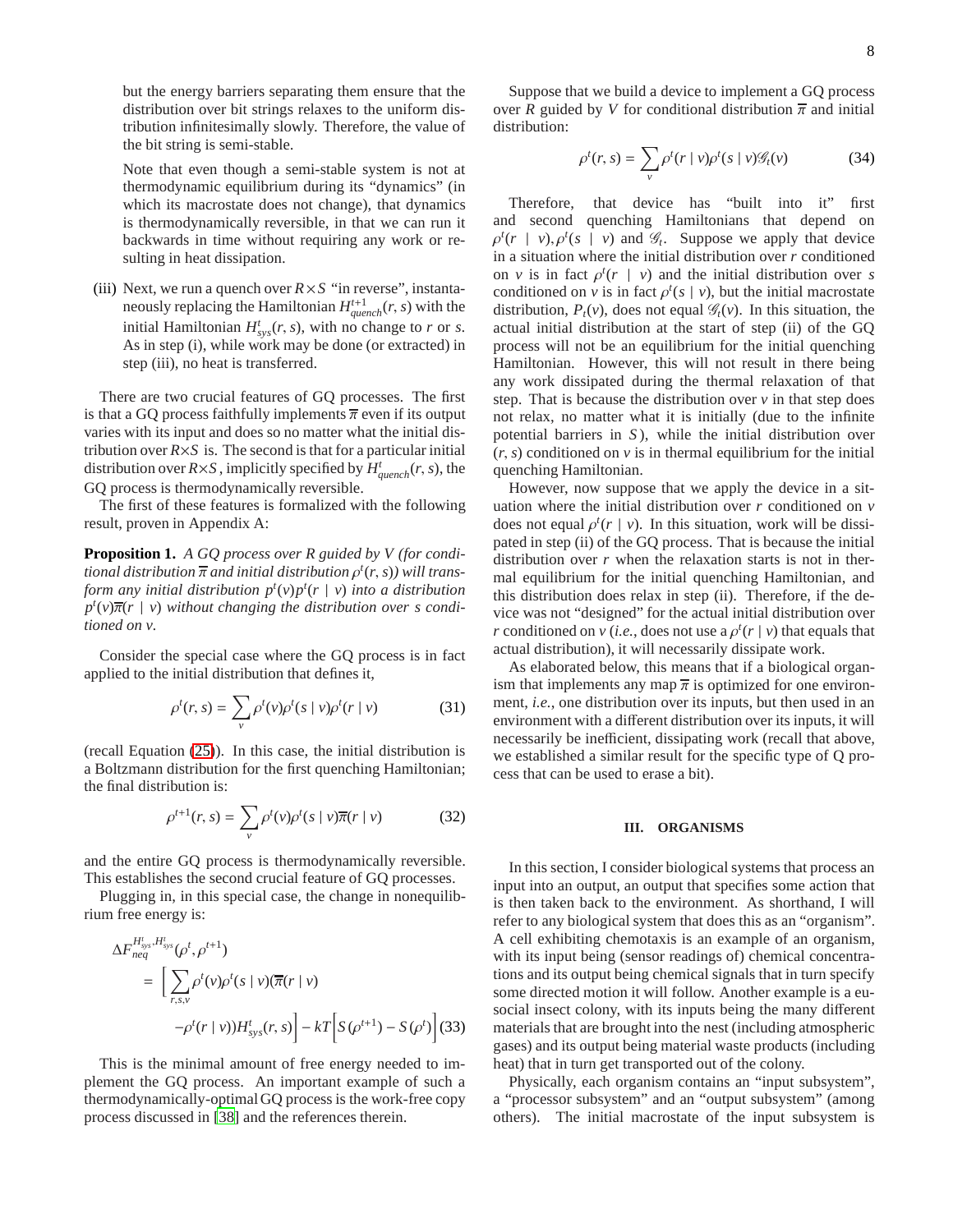formed by sampling some distribution specified by the environment and is then copied to the macrostate of the processor subsystem. Next, the processor iterates some specified first-order time-homogenous Markov chain (for example, if the organism is a cell, this Markov chain models the iterative biochemical processing of the input that takes place within the organism). The ending value of the chain is the organism's output, which specifies the action that the organism then takes back to its environment. In general, it could be that for certain inputs, an organism never takes any action back to its environment, but instead keeps processing the input indefinitely. Here, that is captured by having the Markov chain keep iterating (e.g., the biochemical processing keeps going) until it produces a value that falls within a certain predefined *halting* (sub)set, which is then copied to the organism's output (the possibility that the processing never halts also en-sures that the organism is Turing complete [\[55](#page-18-9)[–57\]](#page-18-10)).

There are many features of information processing in real biological systems that are distorted in this model; it is just a starting point. Indeed, some features are absent entirely. In particular, since the processing is modeled as a first-order Markov chain, there is no way for an organism described by this model to "remember" a previous input it received when determining what action to take in response to a current input. Such features could be incorporated into the model in a straight-forward way and are the subject of future work.

In the next subsection, I formalize this model of a biological input-output system, in terms of an input distribution, a Markov transition matrix and a halting set. I then analyze the minimal amount of work needed by any physical system that implements a given transition matrix when receiving inputs from a given distribution, *i.e.*, the minimal amount of work a real organism would need to implement its input-output behavior that it exhibits in its environment, if it were free to use any physical process that obeys the laws of physics. To perform this analysis, I will construct a specific physical process that implements an iteration of the Markov transition matrix of a given organism with minimal work, when inputs are generated according to the associated input distribution. This process involves a sequence of multiple GQ processes. *It cannot be emphasized enough that these processes I construct are not intended to describe what happens in real biological inputoutput systems, even as a cartoon*. These processes are used only as a calculational tool, for finding a lower bound on the amount of work needed by a real biological organism to implement a given input-output transition matrix.

Indeed, because real biological systems are often quite inefficient, in practice, they will often use far more work than is given by the bound I calculate. However, we might expect that in many situations, the work expended by a real biological system that behaves according to some transition matrix is approximately proportional to the work that would be expended by a perfectly efficient system obeying the same transition matrix. Under that approximation, the relative sizes of the bounds given below should reflect the relative sizes of the amounts of work expended by real biological systems.

### **A. The Input and Output Spaces of an Organism**

Recall from Section [II D](#page-6-0) that a subsystem *S* cannot use a thermodynamically-reversible Q process to update its own macrostate in an arbitrary way. However a different subsystem S' can guide an arbitrary updating of the macrostate of *S* , with a GQ process. In addition, the work required by a thermodynamically-reversible process that implements a given conditional distribution from inputs to outputs is the same as the work required by any other thermodynamicallyreversible process that implements that same distribution.

In light of these two facts, for simplicity, I will not try to construct a thermodynamically-reversible process that implements any given organism's input-output distribution directly, by iteratively updating the processor until its state lies in the halting subset and then copying that state to the output. Instead, I will construct a thermodynamically-reversible process that implements that same input-output distribution, but by "ping-ponging" GQ processes back and forth between the state of the processor and the state of the output system, until the output's state lies in the halting set.

Let *W* be the space of all possible microstates of a *processor* subsystem, and *U* the (disjoint) space of all possible microstates of an *output* subsystem. Let X be a partition of *W*, *i.e.*, a coarse-graining of it into a countable set of macrostates. Let *X* be the set of labels of those partition elements, *i.e.*, the range of the map  $\chi$  (for example, in a digital computer,  $\chi$ could be a map taking each microstate of the computer's main RAM,  $w ∈ W$ , into the associated bit string,  $X(w) ∈ X$ ). Similarly, let  $\mathcal Y$  be a partition of  $U$ , the microstate of the output subsystem. Let *Y* be the set of labels of those partition elements, *i.e.*, the range of the map  $\mathcal{Y}$ , with  $Y_{halt} \subseteq Y$  the halting subset of *Y*. I generically write an element of *X* as *x* and an element of *Y* as *y*. I assume that *X* and *Y*, the spaces of labels of the processor and output partition elements, respectively, have the same cardinality and, so, indicate their elements with the same labels. In particular, if we are concerned with Turingcomplete organisms,  $X$  and  $Y$  would both be  $\{0, 1\}^*$ , the set of all finite bit strings (a set that is bijective with N).

For notational convenience, I arbitrarily choose one nonempty element of *X* and one non-empty element of *Y* and the additional label 0 to both of them (for example, in a Turing machine, it could be that we assign the label 0 to the partition element that also has label {0}). Intuitively, these elements represent the "initialized" state of the processor and output subsystems, respectively.

The biological system also contains an *input* subsystem, with microstates  $f \in F$  and coarse-graining partition  $\mathcal F$  that produces macrostates  $b \in B$ . The space *B* is the same as the space *X* (and therefore is the same as *Y*). The state of the input at time *t* = 0, *b*0, is formed by sampling an *environment distribution*  $P_1$ . As an example,  $b_0$  could be determined by a (possibly noisy) sensor reading of the external environment. As another example, the environment of an organism could directly perturb the organism's input macrostate at  $t = 0$ . For simplicity, I assume that both the processor subsystem and the output subsystem are initialized before  $b_0$  is generated, *i.e.*, that  $x_0 = y_0 = 0$ .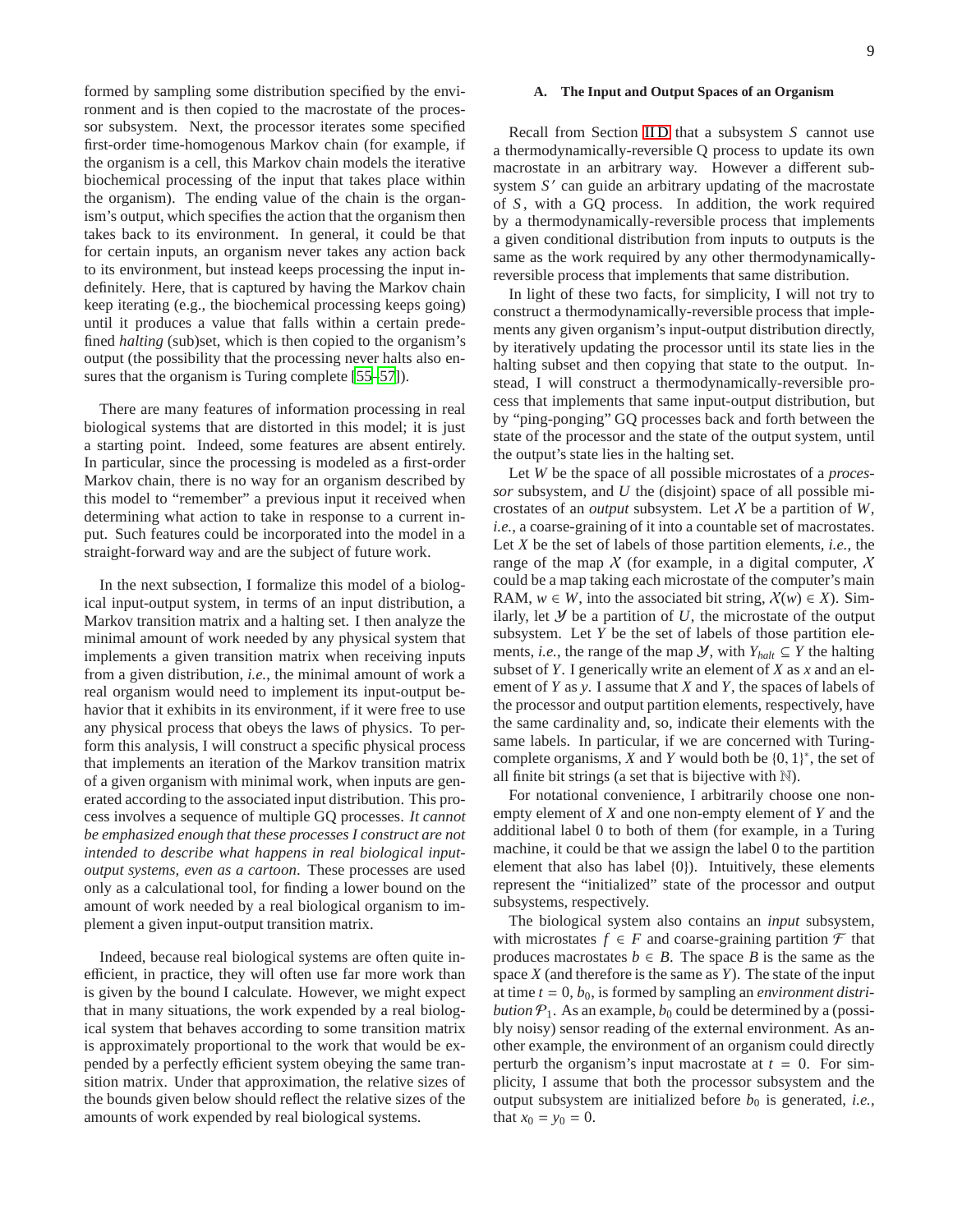After  $b_0$  is set this way, it is copied to the processor subsystem, setting  $x_1$ . At this point, we iterate a sequence of GQ processes in which  $x$  is mapped to  $y$ , then  $y$  is mapped to *x*, then that new *x* is mapped to a new *y*, *etc*., until (and if)  $y \in Y_{halt}$ . To make this precise, adopt the notation that  $[\alpha, \alpha']$ refers to the joint state  $(x = \alpha, y = \alpha')$ . Then, after  $x_1$  is set, we iterate the following multi-stage *ping-pong* sequence:

- 1.  $[x_t, 0] \rightarrow [x_t, y_t]$ , where  $y_t$  is formed by sampling  $\pi(y_t | x_t);$
- 2.  $[x_t, y_t] \to [0, y_t];$
- 3. If  $y_t \in Y_{halt}$ , the process ends;
- 4.  $[0, y_t] \to [y_t, y_t];$
- 5.  $[y_t, y_t] \rightarrow [y_t, 0];$
- 6. Return to (1) with *t* replaced by  $t + 1$ ;

If this process ends (at stage (3)) with  $t = \tau$ , then the associated value  $y<sub>\tau</sub>$  is used to specify an action by the organism back on its environment. At this point, to complete a thermodynamic cycle, both *x* and *y* are reinitialized to zero, in preparation for a new input.

Here, for simplicity, I do not consider the thermodynamics of the physical system that sets the initial value of  $b_0$  by "sensing the environment"; nor do I consider the thermodynamics of the physical system that copies that value to  $x_0$  (see [\[38\]](#page-17-11) and the references therein for some discussion of the thermodynamics of copying). In addition I do not analyze the thermodynamics of the process in which the organism uses  $y<sub>\tau</sub>$  to "take an action back to its environment" and thereby reinitializes *y*. I only calculate the minimal work required to implement the phenotype of the organism, which here is taken to mean the iterated ping-pong sequence between *X* and *Y*.

Moreover, I do not make any assumption for what happens to  $b_0$  after it is used to set  $x_1$ ; it may stay the same, may slowly decay in some way, *etc*. Accordingly, none of the thermodynamic processes considered below are allowed to exploit (some assumption for) the value of *b* when they take place to reduce the amount of work they require. As a result, from now on, I ignore the input space and its partition.

Physically, a ping-pong sequence is implemented by some continuous-time stochastic processes over  $W \times U$ . Any such process induces an associated discrete-time stochastic process over  $W \times U$ . That discrete-time process comprises a joint distribution *Pr* defined over a (possibly infinite) sequence of values  $(w_0, u_0)$ , ...  $(w_t, u_t)$ ,  $(w_{t+1}, u_{t+1})$ , ... That distribution in turn induces a joint distribution over associated pairs of partition element labels,  $(w_0, u_0), \ldots (x_t, y_t), (x_{t+1}, y_{t+1}), \ldots$ 

For calculational simplicity, I assume that  $\forall y \in Y$ , at the end of each stage in a ping-pong sequence that starts at any time  $t \in \mathbb{N}$ ,  $Pr(u | y)$  is the same distribution, which I write as  $q_{out}^y(u)$ . I make the ana<sub>i</sub>us assumption for  $Pr(w | x)$  to define  $q_{proc}^{x}(w)$  (in addition to simplifying the analysis, this helps ensure that we are considering cyclic processes, a crucial issue whenever analyzing issues like the minimal amount of work needed to implement a desired map). Note that  $q_{out}^{y}(u) = 0$ if  $\mathcal{Y}(u) \neq y$ . To simplify the analysis further, I also assume that all "internal entropies" of the processor macrostates are the same, *i.e.*,  $S(q_{out}^y(\tilde{U}))$  is independent of *y*, and similarly for the internal entropies of the output macrostates.

Also for calculational simplicity, I assume that at the end of each stage in a ping-pong sequence that starts at any time *t* ∈ N, there is no interaction Hamiltonian coupling any of the three subsystems (though obviously, there must be such coupling at non-integer times). I also assume that at all such moments, the Hamiltonian over *U* is the same function, which I write as *Hout*. Therefore, for all such moments, the expected value of the Hamiltonian over *U* if the system is in state  $y_t$  at that time is:

<span id="page-9-0"></span>
$$
\mathbb{E}(H_{out} \mid y) = \sum_{u} q_{out}^{y}(u) H_{out}(u)
$$
 (35)

Similarly, *Hin* and *Hproc* define the Hamiltonians at all such moments, over the input and processor subsystems, respectively.

I will refer to any quadruple  $(W, X, U, Y)$  and three associated Hamiltonians as an *organism*.

For future use, note that for any iteration  $t \in \mathbb{N}$ , initial distribution  $\mathcal{P}'(x_1)$ , conditional distribution  $\pi(y \mid x)$  and halting subset  $Y_{halt} \subseteq Y$ ,

$$
\mathcal{P}'(y_t \in Y_{halt}) = \sum_{y_t} \mathcal{P}'(y_t) I(y_t \in Y_{halt})
$$
  
= 
$$
\sum_{x_t, y_t} \mathcal{P}'(x_t) \pi(y | x)|_{x = x_t, y = y_t} I(y_t \in Y_{halt})
$$
 (36)  

$$
\mathcal{P}'(y_t | y_t \in Y_{halt}) = \frac{\sum_{x_t} \mathcal{P}'(x_t) \pi(y | x)|_{x = x_t, y = y_t} I(y_t \in Y_{halt})}{\sum_{x_t, y_t \in Y_{halt}}}.
$$

$$
\mathcal{P}'(y_t \mid y_t \in Y_{halt}) = \frac{\sum_{x_t} \mathcal{F}(\{x_t\} \mathcal{M}(y \mid x) | x = x_t, y = y_t I \mid y_t \in I_{halt})}{\sum_{x_t, y_t} \mathcal{P}'(x_t) \pi(y \mid x) | x = x_t, y = y_t I \mid (y_t \in Y_{halt})}
$$
\n(37)

and similarly:

$$
\mathcal{P}'(x_{t+1} \mid y_t \notin Y_{halt}) = \frac{\sum_{x_t} \mathcal{P}'(x_t) \pi(y \mid x)|_{x=x_t, y=x_{t+1}} I(x_{t+1} \notin Y_{halt})}{\sum_{x_t, y_t} \mathcal{P}'(x_t) \pi(y \mid x)|_{x=x_t, y=x_{t+1}} I(x_{t+1} \notin Y_{halt})}
$$
(38)

Furthermore,

$$
S(\mathcal{P}_t(X)) = -\sum_{x} \mathcal{P}_t(x) \ln[\mathcal{P}_t(x)] \qquad (39)
$$

$$
S(\mathcal{P}_{t+1}(X)) = -\sum_{x,y} \mathcal{P}_t(x)\pi(y \mid x) \ln\left[\sum_{x'} \mathcal{P}_t(x')\pi(y \mid x')\right]
$$
(40)

I end this subsection with some notational comments. I will sometimes abuse notation and put time indices on distributions rather than variables, e.g., writing  $Pr<sub>t</sub>(y)$  rather than  $Pr(y_t = y)$ . In addition, sometimes, I abuse notation with temporal subscripts. In particular, when the initial distribution over *X* is  $P_1(x)$ , I sometimes use expressions like:

$$
\mathcal{P}_t(w) \equiv \sum_x \mathcal{P}_t(x) q_{in}^x(w) \tag{41}
$$

$$
\mathcal{P}_t(u) \equiv \sum_{y} \mathcal{P}_t(y) q_{out}^y(u) \tag{42}
$$

$$
\mathcal{P}_t(y) \equiv \sum_{x_t} \mathcal{P}_t(x_t) \pi(y_t \mid x_t)
$$
\n(43)

$$
\mathcal{P}_{t+1}(x \mid y_t) \equiv \delta(x, y_t) \tag{44}
$$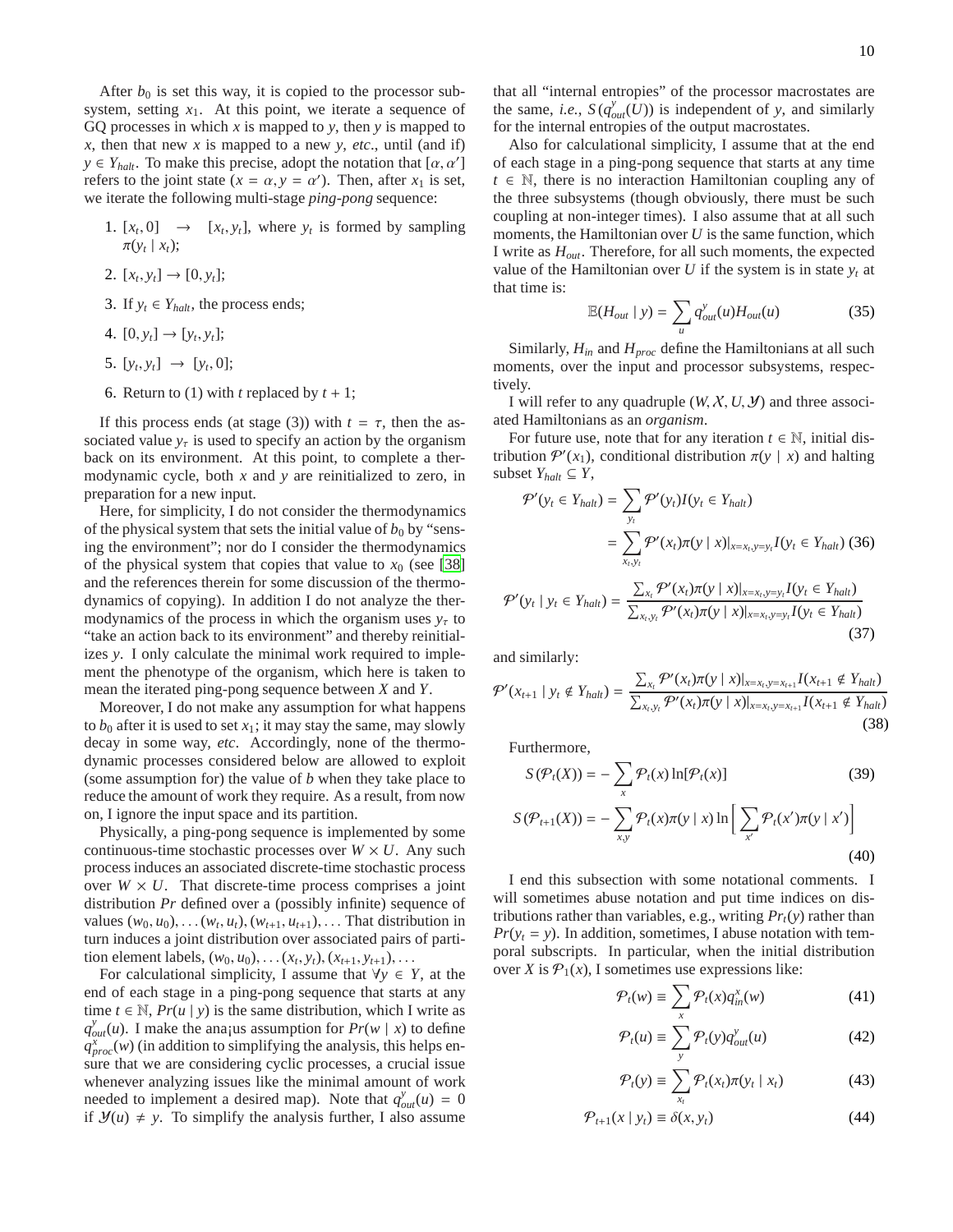However, I will always be careful when writing joint distributions over variables from different moments of time, e.g., writing:

$$
\mathcal{P}(y_{t+1}, x_t) \equiv \mathcal{P}(y_{t+1} | x_t) \mathcal{P}(x_t)
$$
  
=  $\pi(y_{t+1} | x_t) \mathcal{P}_t(x_t)$  (45)

### <span id="page-10-2"></span>**B. The Thermodynamics of Mapping an Input Space to an Output Space**

Our goal is to construct a physical process  $\Lambda$  over an organism's quadruple  $(W, X, U, Y)$  that implements an iteration of a given ping-pong sequence above for any particular *t*. In addition, we want  $\Lambda$  to be thermodynamically optimal with the stipulated starting and ending joint Hamiltonians for all iterations of the ping-pong sequence when it is run on an initial joint distribution:

<span id="page-10-0"></span>
$$
\mathcal{P}_1(x, y) = \mathcal{P}_1(x)\delta(y, 0) \tag{46}
$$

In Appendix B, I present four separate GQ processes that implement stages  $(1)$ ,  $(2)$ ,  $(4)$  and  $(5)$  in a ping-pong sequence (and so implement the entire sequence). The GQ processes for stages (1), (4) and (5) are guaranteed to be thermodynamically reversible, for all *t*. However, each time-*t* GQ process for stage (2) is parameterized by a distribution  $\mathcal{G}_t(x_t)$ . Intuitively, that distribution is a guess, made by the "designer" of the (time-*t*) stage (2) GQ process, for the marginal distribution over the values  $x_t$  at the beginning of the associated stage (1) GQ process. That stage (2) GQ process will also be thermodynamically reversible, if the distribution over  $x_t$  at the beginning of the stage (1) GQ process is in fact  $\mathscr{G}_t(x_t)$ . Therefore, for that input distribution, the sequence of GQ processes is thermodynamically optimal, as desired. However, as discussed below, in general, work will be dissipated if the stage (2) GQ process is applied when the distribution over  $x_t$  at the beginning of stage (1) differs from  $\mathscr{G}(x_t)$ .

I call such a sequence of five processes implementing an iteration of a ping-pong sequence an *organism process*. It is important to emphasize that I do *not* assume that any particular real biological system runs an organism process. An organism process provides a counterfactual model of how to implement a particular dynamics over  $X \times Y$ , a model that allows us to calculate the minimal work used by any actual biological system that implements that dynamics.

Suppose that an organism process always halts for any *x*1, such that  $\mathcal{P}_1(x_1) \neq 0$ . Let  $\tau^*$  be the last iteration at which such an organism process may halt, for any of the inputs  $x_1$ , such that  $P(x_1) \neq 0$  (note that if *X* is countably infinite,  $\tau^*$  might be countable infinity). Suppose further that no new input is received before  $\tau^*$  if the process halts at some  $\tau < \tau^*$  and that all microstates are constant from such a  $\tau$  up to  $\tau^*$  (so, no new work is done during such an interval). In light of the iterative nature of organism processes, this last assumption is equivalent to assuming that  $\pi(y_t | x_t) = \delta_{y_t, x_t}$  if  $x_t \in Y_{halt}$ .

I say that the organism process is *recursive* when all of these conditions are met, since that is the adjective used in the theory of Turing machines. For a recursive organism process, the ending distribution over *y* is:

$$
\mathcal{P}(y_{\tau^*}) = \sum_{x_1,\dots,x_{\tau^*}} \pi(y_{\tau^*} \mid x_{\tau^*}) \mathcal{P}_1(x_1) \prod_{t=1}^{\tau^*} \pi(x_t \mid x_{t-1}) \quad (47)
$$

and:

<span id="page-10-3"></span>
$$
\mathcal{P}(y_{\tau^*} \mid x_1) = \sum_{x_2, \dots, x_{\tau^*}} \pi(y_{\tau^*} \mid x_{\tau^*}) \prod_{t=1}^{\tau^*} \pi(x_t \mid x_{t-1}) \qquad (48)
$$

<span id="page-10-1"></span>**Proposition 2.** *Fix any recursive organism process, iteration t* ∈  $\mathbb{\bar{N}}$ *, initial distributions*  $\mathcal{P}_1(x), \mathcal{P}'_1(x)$ *, conditional distribution*  $\pi(y | x)$  *and halting subset*  $Y_{halt} \subseteq Y$ .

*1.* With probability  $P'(y_t \in Y_{halt})$ , the ping-pong sequence *at iteration t of the associated organism process maps the distribution:*

$$
\mathcal{P}'(x_t)\delta(y_{t-1},0) \to \delta(x_t,0)\mathcal{P}'(y_t \mid y_t \in Y_{halt})
$$

*and then halts, and with probability*  $1 - P'(y_t ∈ Y_{halt})$ *, it instead maps:*

$$
\mathcal{P}'(x_t)\delta(y_{t-1},0) \to \mathcal{P}(x_{t+1} \mid y_t \notin Y_{halt})\delta(y_t,0)
$$

*and continues.*

2. If  $\mathcal{G}_t = \mathcal{P}_t$  for all  $t \leq \tau^*$ , the total work the organism ex*pends to map the initial distribution*  $P_1(x)$  *to the ending*  $distribution P_{\tau^*}(y)$  *is:* 

$$
\Omega_{\mathcal{P}_1}^{\pi} \equiv \sum_{y} \mathcal{P}_{\tau^*}(y) \mathbb{E}(H_{out} | y) - \mathbb{E}(H_{out} | y')|_{y'=0}
$$

$$
- \sum_{x} \mathcal{P}_1(x) \mathbb{E}(H_{in} | x) + \mathbb{E}(H_{in} | x')|_{x'=0}
$$

$$
+ kT(S(\mathcal{P}_1(X)) - S(\mathcal{P}_{\tau^*}(Y)))
$$

*3. There is no physical process that both performs the same map as the organism process and that requires less work than the organism process does when applied to*  $\mathcal{P}(x_t)\delta(y_t, 0)$ *.* 

*Proof.* Repeated application of Proposition [1](#page-7-1) gives the first result.

Next, combine Equation [\(70\)](#page-16-0) in Appendix B, Equation [\(33\)](#page-7-2) and our assumptions made just before Equation [\(35\)](#page-9-0) to calculate the work needed to implement the GQ process of the first stage of an organism process at iteration *t*:

$$
\left[ \sum_{x,y,u} \left( \mathcal{P}_t(x) \pi(y \mid x) q_{out}^y(u) - q_{out}^0(u) \right) H_{out}(u) \right] - kT \left[ S(\mathcal{P}_t(Y)) - S(\mathcal{P}_{t-1}(Y)) \right]
$$
  
= 
$$
\sum_{y} \mathcal{P}_t(y) \mathbb{E}(H_{out} \mid y) - \mathbb{E}(H_{out} \mid y')|_{y'=0} - kTS(\mathcal{P}_t(Y))
$$

Analogous equations give the work for the remaining three GQ processes. Then, apply these equations repeatedly, starting with the distribution given in Equation [\(46\)](#page-10-0) (note that all terms for iterations of the ping-pong sequence with  $t \in$  $\{2, 3, \ldots, \tau^* - 1\}$  cancel out). This gives the second result.

Finally, the third result is immediate from the assumption that  $\mathcal{G}_t = \mathcal{P}_t$  for all *t*, which guarantees that each iteration of the organism process is thermodynamically reversible.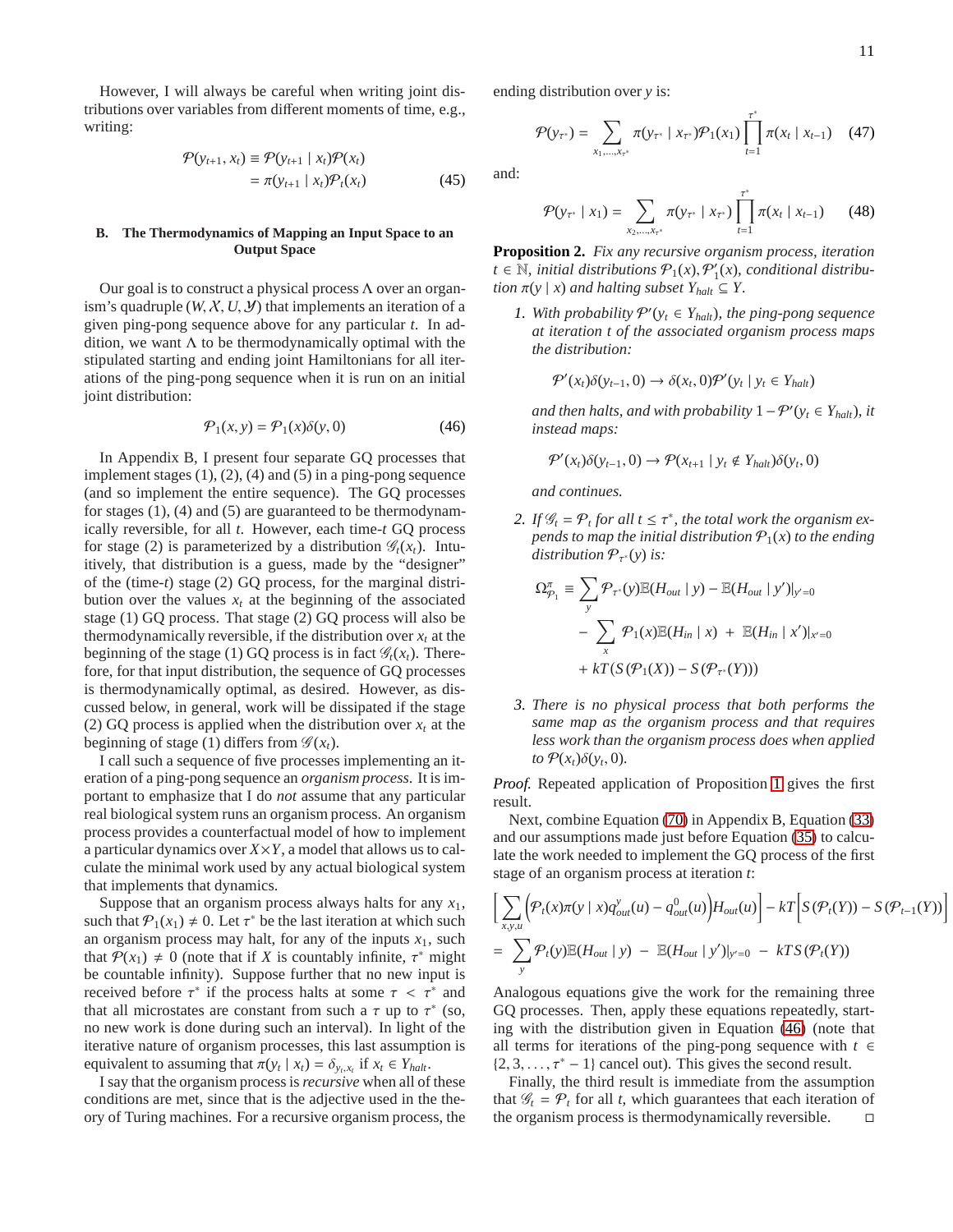The first result in Proposition [2](#page-10-1) means that no matter what the initial distribution over  $X$  is, the organism process updates that distribution according to  $\pi$ , halting whenever it produces a value in  $Y_{halt}$ . This is true even if the output of  $\pi$  depends on its input (as discussed in the Introduction, this property is violated for many of the physical processes considered in the literature).

The first terms in the definition of  $\Omega_{\mathcal{P}_1}^{\pi}$ , given by a sum of expected values of the Hamiltonian, can be interpreted as the "labor" done by the organism when processing  $x_1$  into  $y_{\tau^*}$ , e.g., by making and breaking chemical bonds. It quantifies the minimal amount of external free energy that must be used to implement the amount of labor that is (implicitly) specified by  $\pi$ . The remaining terms, a difference of entropies, represent the free energy required by the "computation" done by the organism when it undergoes  $\pi$ , independent of the labor done by the organism.

### <span id="page-11-1"></span>**C. Input Distributions and Dissipated Work**

Suppose that at the beginning of some iteration *t* of an organism process, the distribution over  $x_t$  is some  $\mathcal{P}(x_t)$  that differs from  $\mathcal{G}_t(x_t)$ , the prior distribution "built into" the (quenching Hamiltonians defining the) organism process. Then, as elaborated at the beginning of Section [III B,](#page-10-2) in general, this iteration of the organism process will result in dissipated work.

As an example, such dissipation will occur if the organism process is used in an environment that generates inputs according to a distribution  $P_1$  that differs from  $\mathcal{G}_0$ , the distribution "built into" the organism process. In the context of biology, if a biological system gets optimized by natural selection for one environment, but is then used in another one, it will necessarily operate (thermodynamically sub-optimally) in that second environment.

Note though that one could imagine designing an organism to operate optimally for a distribution over environments, since that is equivalent to a single average distribution over inputs. More precisely, a distribution  $Pr(\mathcal{P}_1)$  over environments is equivalent to a single environment generating inputs according to:

<span id="page-11-0"></span>
$$
Pr(x_1) = \sum_{\mathcal{P}_1} Pr(\mathcal{P}_1)\mathcal{P}_1(x_1)
$$
 (49)

We can evaluate the thermodynamic cost  $\Omega_{p_r}^{\pi}$  for this organism that behaves optimally for an uncertain environment.

As a comparison point, we can also evaluate the work used in an impossible scenario where  $P_1$  varies stochastically but the organism magically "knows" what each  $P_1$  is before it receives an input sampled from that  $P_1$ , and then changes its distributions  $\mathcal{G}_t$  accordingly. The average thermodynamic cost in this impossible scenario would be

$$
\sum_{\mathcal{P}_1} Pr(\mathcal{P}_1) \Omega_{\mathcal{P}_1}^{\pi} \tag{50}
$$

In general

$$
\Omega_{Pr}^{\pi} \ge \sum_{\mathcal{P}_1} Pr(\mathcal{P}_1)\Omega_{\mathcal{P}_1}^{\pi} \tag{51}
$$

with equality only if  $Pr(.)$  is a delta function about one particular  $P_1$ . So in general, even if an organism choose its (fixed)  $\mathscr{G}_0$  to be optimal for an uncertain environment, it cannot do as well as it would if it could magically change  $\mathscr{G}_0$  appropriately before each new environment it encounters.

As a second example, in general, as one iterates an organism process, the initial distribution  $\mathcal{P}_1(x)$  is changed into a sequence of new distributions  $\{\mathcal{P}_1(x), \mathcal{P}_2(x), \ldots\}$ . In general, many of these distributions will differ, *i.e.*, for many *t'*,  $P_{t'+1} \neq P_{t'}$ . Accordingly, if one is using some particular physical device to implement the organism process, unless that device has a clock that it can use to update  $\mathcal{G}_t$  from one iteration to the next (to match the changes in  $P_t$ ), the distribution  $\mathscr{G}_t$  built into the device will differ from  $\mathscr{P}_t$  at some times *t*. Therefore, without such a clock, work will be dissipated.

Bearing these caveats in mind, unless explicitly stated otherwise, in the sequel, I assume that the time-*t* stage (2) GQ process of an organism makes the correct guess for the input distribution at the start of the time-*t* ping-pong sequence, *i.e.*, that its parameter  $\mathcal{G}_t$  is always the same as the distribution over *x* at the beginning of the time-*t* stage (1) process. In this case, the minimal free energy required by the organism is  $\Omega_{\mathcal{P}_1}^{\pi}$ , and no work is dissipated.

It is important to realize that in general, if one were to run a Q process over *X* in the second stage of an organism process, rather than a GQ process over *X* guided by *Y*, there would be nonzero dissipated work. The reason is that if we ran such a Q process, we would ignore the information in  $y_{t+1}$  concerning the variable we want to send to zero,  $x_t$ . In contrast, when we use a GQ process over *X* guided by *Y*, no information is ignored, and we maintain thermodynamic reversibility. The extra work of the Q process beyond that of the GQ process is:

$$
kTS(X_t) - kTS(X_t | Y_{t+1}) = kTI(X_t; Y_{t+1})
$$
 (52)

In other words, using the Q process would cause us to dissipate work  $kTI(X_t; Y_{t+1})$ . This amount of dissipated work equals zero if the output of  $\pi$  is independent of its input, as in bit erasure. It also equals zero if  $P(x_t)$  is a delta function. However, for other  $\pi$  and  $P(x_t)$ , that dissipated work will be nonzero. In such situations, stage 2 would be thermodynamically *irreversible* if we used a Q process over  $X_t$  to set x to zero.

As a final comment, it is important to emphasize that no claim is being made that the only way to implement an organism process is with Q processes and/or GQ processes. However, the need to use the organism process in an appropriate environment, and for it to have a clock, should be generic, if we wish to avoid dissipated work.

### **D. Optimal Organisms**

From now on, for simplicity, I restrict attention to recursive organism processes.

Recall that adding noise to  $\pi$  may reduce the amount of work required to implement it. Formally, Proposition [2](#page-10-1) tells us that everything else being equal, the larger  $S(\mathcal{P}_{\tau^*}(Y))$  is, the less work is required to implement the associated  $\pi$  (indeed,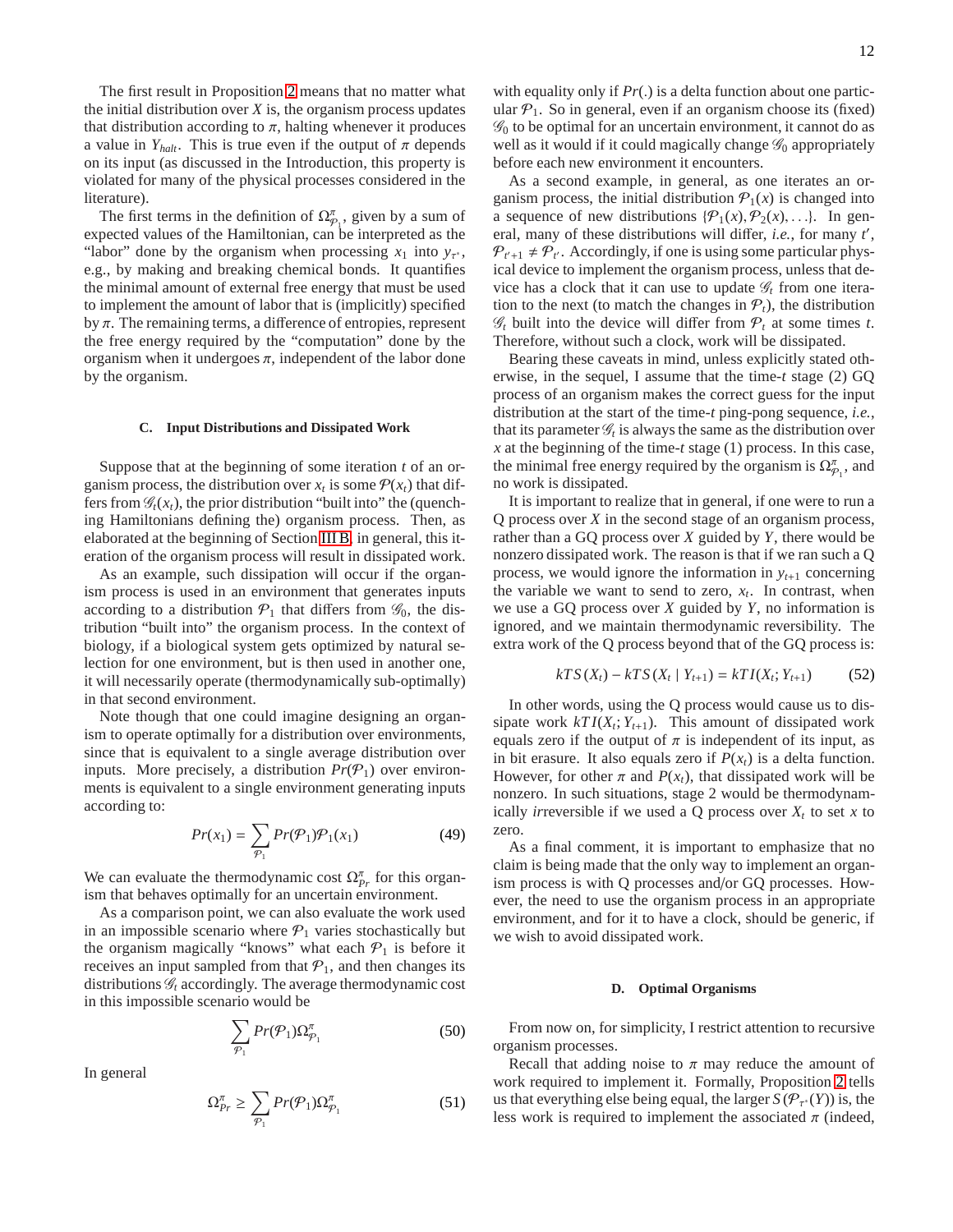the thermodynamically-optimal implementation of a one-tomany map  $\pi$  actually draws in free energy from the heat bath, rather than requiring free energy that ends up being dumped into that heat bath). This implies that an organism will want to implement a  $\pi$  that is as noisy as possible.

In addition, not all maps  $x_1 \rightarrow y_{\tau^*}$  are equally important to an organism's reproductive fitness. It will be important to be very precise in what output is produced for some inputs *x*1, but for other inputs, precision is not so important. Indeed, for some inputs, it may not matter at all what output the organism produces in response.

In light of this, natural selection would be expected to favor π's that are as noisy as possible, while still being precise for those inputs where reproductive fitness requires it. To simplify the situation, there are two contributions to the reproductive fitness of an organism that implements some particular  $\pi$ : the free energy (and other resources) required by that implementation and the "phenotypic fitness" that would arise by implementing  $\pi$  even if there were no resources required to implement it.

Therefore, there will be a tradeoff between the resource cost of being precise in  $\pi$  with the phenotypic fitness benefit of being precise. In particular, there will be a tradeoff between the thermodynamic cost of being precise in  $\pi$  (given by the minimal free energy that needs to be used to implement  $\pi$ ) and the phenotypic fitness of that  $\pi$ . In this subsection, I use an extremely simplified and abstracted model of reproductive fitness of an organism to determine what  $\pi$  optimizes this tradeoff.

To start, suppose we are given a real-valued *phenotypic fitness* function  $f(x_1, y_{\tau^*})$ . This quantifies the benefit to the organism of being precise in what output it produces in response to its inputs. More precisely,  $f(x_1, y_{\tau^*})$  quantifies the impact on the reproductive fitness of the organism that arises if it outputs  $y_{\tau^*}$  in response to an input  $x_1$  it received, minus the effect on reproductive fitness of how the organism generated that response. That second part of the definition means that behavioral fitness does not include energetic costs associated with mapping  $x_1 \rightarrow y_{\tau^*}$ . Therefore, it includes neither the work required to compute a map taking  $x_1 \rightarrow y_{\tau^*}$  nor the labor involved in carrying out that map going into *f* (note that in some toy models,  $f(x_1, y_{\tau^*})$  would be an expectation value of an appropriate quantity, taken over states of the environment, and conditioned on  $x_1$  and  $y_{\tau^*}$ ). For an input distribution  $\mathcal{P}_1(x)$  and conditional distribution  $\pi$ , expected phenotypic fitness is:

$$
\mathbb{E}_{\mathcal{P}_1,\pi}(f) = \sum_{x_1, y_{\tau^*}} \mathcal{P}_1(x_1) \mathcal{P}(y_{\tau^*} | x_1) f(x_1, y_{\tau^*})
$$
(53)

where  $P(y_{\tau^*} | x_1)$  is given by Equation [\(48\)](#page-10-3).

The expected phenotypic fitness of an organism if it implements  $\pi$  on the initial distribution  $P_1$  is only one contribution to the overall reproductive fitness of the organism. In addition, there is a reproductive fitness cost to the organism that depends on the specific physical process it uses to implement  $\pi$  on  $\mathcal{P}_1$ . In particular, there is such a cost arising from the physical resources that the process requires.

There are several contributions to this cost. In particular, different physical processes for implementing  $\pi$  will require different sets of chemicals from the environment, will result in different chemical waste products, *etc*. Here, I ignore such "material" costs of the particular physical process the organism uses to implement  $\pi$  on  $\mathcal{P}_1$ .

However, in addition to these material costs of the process, there is also a cost arising from the thermodynamic work required to run that process. If we can use a thermodynamically-reversibly process, then by Equation [\(49\)](#page-11-0), for fixed  $P_1$  and π, the minimal possible such required work is  $\Omega_{\mathcal{P}_1}^{\pi}$ . Of course, in many biological scenarios, it is not possible to use a thermodynamically-reversible organism process to implement  $\pi$ . As discussed in Section [III C,](#page-11-1) this is the case if the organism process is "designed" for an environment that generates inputs *x* according to  $\mathscr{G}_1(x)$  while the actual environment in which the process is used generates inputs according to some  $P_1 \neq \mathcal{G}_1$ . However, there are other reasons why there might have to be non-zero dissipated work. In particular, there is non-zero dissipated work if  $\pi$  must be completed quickly, and so, it cannot be implemented using a quasi-static process (it does not do an impala any good to be able to compute the optimal direction in which to flee a tiger chasing it, if it takes the impala an infinite amount of time to complete that computation). Additionally, of course, it may be that a minimal amount of work must be dissipated simply because of the limited kinds of biochemical systems available to a real organism.

I make several different simplifying assumptions:

- 1. In some biological scenarios, the amount of such dissipated work that cannot be avoided in implementing  $\pi$ ,  $\hat{W}_{\mathcal{P}_1}^{\pi}$ , will be comparable to (or even dominate) the minimal amount of reversible work needed to implement  $\pi$ ,  $\Omega_{\varphi_1}^{\pi}$ . However, for simplicity, in the sequel, I concentrate solely on the dependence on  $\pi$  of the reproductive fitness of a process that implements  $\pi$  that arises due to its effect on  $W_{\varphi_1}^{\pi}$ . Equivalently, I assume that I can approximate differences  $\hat{W}^{\pi}_{\mathcal{P}_1} - \hat{W}^{\pi'}_{\mathcal{P}_1}$  as equal to  $\hat{W}^{\pi}_{\mathcal{P}_1} - \hat{W}^{\pi'}_{\mathcal{P}_1}$ up to an overall proportionality constant.
- 2. Real organisms have internal energy stores that allow them to use free energy extracted from the environment at a time  $t' < 1$  to drive a process at time  $t = 1$ , thereby "smoothing out" their free energy needs. For simplicity, I ignore such energy stores. Under this simplification, the organism needs to extract at least  $\Omega_{\varphi_1}^{\pi}$  of free energy from its environment to implement a single iteration of  $\pi$  on  $\mathcal{P}_1$ . That minimal amount of needed free energy is another contribution to the "reproductive fitness cost to the organism of physically implementing  $\pi$  starting from the input distribution  $P_1$ ".
- 3. As another simplifying assumption, I suppose that the (expected) reproductive fitness of an organism that implements the map  $\pi$  starting from  $\mathcal{P}_1$  is just:

$$
\mathcal{F}(\mathcal{P}_1, \pi, f) \equiv \alpha \mathbb{E}_{\mathcal{P}_1, \pi}(f) - \Omega_{\mathcal{P}_1}^{\pi}
$$
 (54)

Therefore,  $\alpha$  is the benefit to the organism's reproductive fitness of increasing *f* by one, measured in units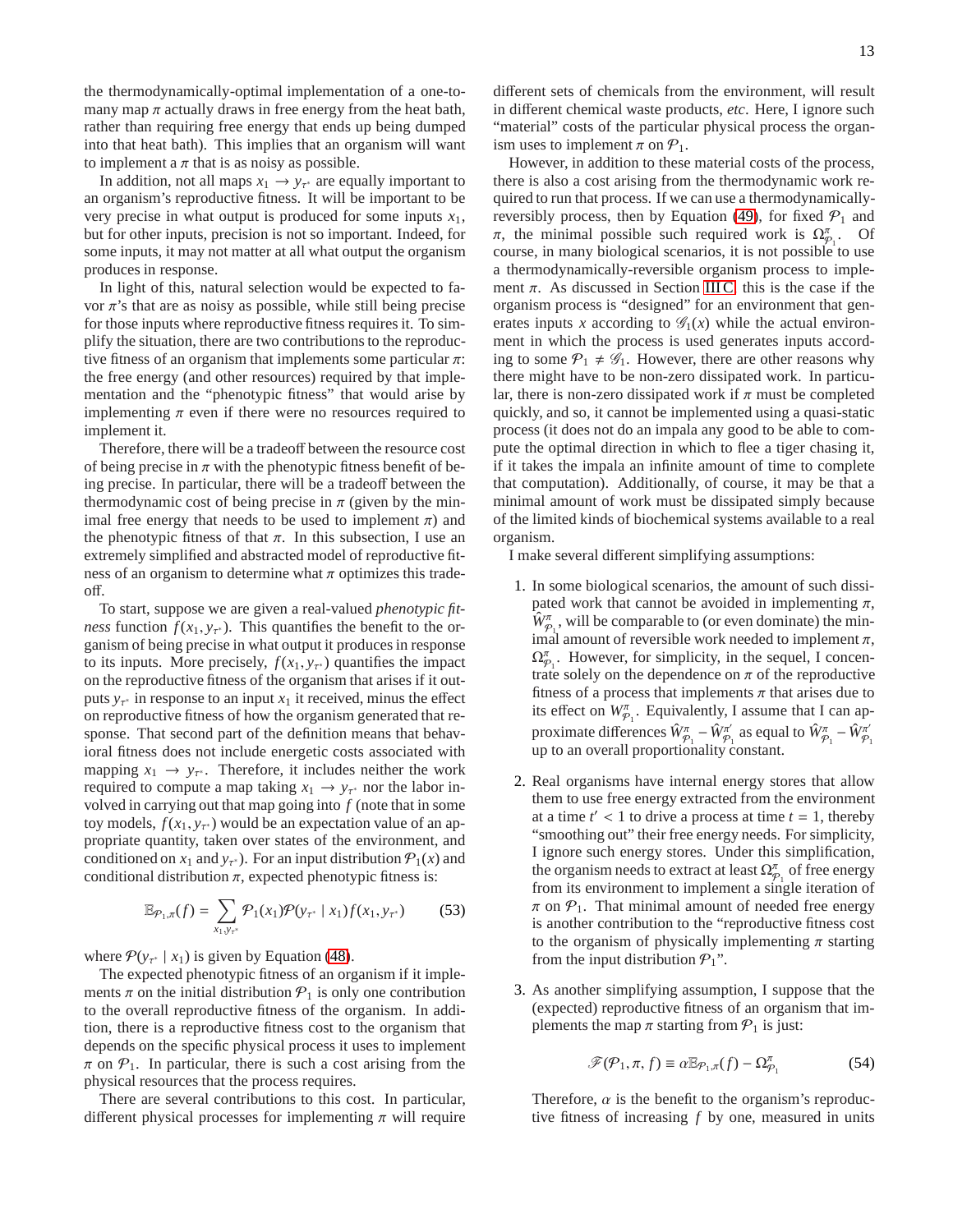of energy. This ignores all effects on the distribution  $P_1$  that would arise by having different  $\pi$  implemented at times earlier than  $t = 1$ . It also ignores the possible impact on reproductive fitness of the organism's implementing particular sequences of multiple *y*'s (future work involves weakening all of these assumptions, with particular attention to this last one). Under this assumption, varying  $\pi$  has no effect on  $S(X_1)$ , the initial entropy over processor states. Similarly, it has no effect on the expected value of the Hamiltonian then.

Combining these assumptions with Proposition [2,](#page-10-1) we see that after removing all terms in  $\Omega_{\varphi_1}^{\pi}$  that do not depend on  $\pi$ , we are left with  $\sum_{y} \mathcal{P}_{\tau^*}(y) \mathbb{E}(H_{out} \mid y) - kTS(\mathcal{P}_{\tau^*}(Y))$ . This gives the following result:

<span id="page-13-1"></span>**Corollary 3.** *Given the assumptions discussed above, up to an additive constant that does not depend on* π*:*

$$
\mathcal{F}(\mathcal{P}_1, \pi, f)
$$
\n
$$
= \sum_{x_1, y_{\tau^*}} \mathcal{P}(x_1) \mathcal{P}(y_{\tau^*} | x_1) \Big\{ \alpha f(x_1, y_{\tau^*}) - H_{out}(y_{\tau^*}) - kT \ln \Big[ \sum_{x'_1} \mathcal{P}_1(x'_1) \mathcal{P}(y_{\tau^*} | x'_1) \Big] \Big\}
$$

The first term in Corollary [3](#page-13-0) reflects the impact of  $\pi$  on the phenotypic fitness of the organism. The second term reflects the impact of  $\pi$  on the amount of labor the organism does. Finally, the last term reflects the impact of  $\pi$  on the amount of computation the organism does; the greater the entropy of  $y_{\tau^*}$ , the less total computation is done. In different biological scenarios, the relative sizes of these three terms may change radically. In some senses, Corollary [3](#page-13-0) can be viewed as an elaboration of [\[58\]](#page-18-11), where the "cost of sensing" constant in that paper is decomposed into labor and computation costs.

From now on, for simplicity, I assume that  $Y_{halt} = Y$ . So no matter what the input is, the organism process runs  $\pi$  exactly once to produce the output. Returning to our actual optimization problem, by Lagrange multipliers, if the  $\pi$  that maximizes the expression in Corollary [3](#page-13-1) lies in the interior of the feasible set, then it is the solution to a set of coupled nonlinear equations, one equation for each pair  $(x_1, y_1)$ :

<span id="page-13-0"></span>
$$
\mathcal{P}(x_1) \Big\{ H_{out}(y_1) - \alpha f(x_1, y_1) + kT \Big( \ln \Big[ \sum_{x_1'} \mathcal{P}(x_1') \pi(y_1 \mid x_1') \Big] + 1 \Big) \Big\} = \lambda_{x_1} (55)
$$

where the  $\lambda_{x_1}$  are the Lagrange multipliers ensuring that  $\sum_{y_1} \pi(y_1 \mid x_1) = 1$  for all  $x_1 \in X$ . Unfortunately in general the solution may not lie in the interior, so that we have a nontrivial optimization problem.

However, suppose we replace the quantity:

$$
-\sum_{x_1, y_1} \mathcal{P}_1(x_1)\pi(y_1 \mid x_1) \ln \left[ \sum_{x_1'} \mathcal{P}_1(x_1')\pi(y_1 \mid x_1') \right] = S(Y_1)
$$
\n(56)

in Corollary [3](#page-13-1) with  $S(Y_1 | X_1)$ . Since  $S(Y_1 | X_1) \le$  $S(Y_1)$  [\[50,](#page-18-5) [51](#page-18-12)], this modification gives us a lower bound on expected reproductive fitness:

$$
\hat{\mathscr{F}}(\mathcal{P}_1, \pi, f) \equiv \sum_{x_1, y_1} \mathcal{P}_1(x_1) \pi(y_1 \mid x_1) \Big\{ \alpha f(x_1, y_1) - H_{out}(y_1) - kT \ln \Big[ \pi(y_1 \mid x_1) \Big] \Big\}
$$
  

$$
\leq \mathscr{F}(\mathcal{P}_1, \pi, f)
$$
 (57)

The  $\pi$  that maximizes  $\hat{\mathscr{F}}(\mathcal{P}_1, \pi, f)$  is just a set of Boltzmann distributions:

$$
\pi(y_1 \mid x_1) \propto \exp\left(\frac{\alpha f(x_1, y_1) - H_{out}(y_1)}{kT}\right) \tag{58}
$$

For each  $x_1$ , this approximately optimal conditional distribution puts more weight on  $y_1$  if the associated phenotypic fitness is high, while putting less weight on  $y_1$  if the associated energy is large. In addition, we can use this distribution to construct a lower bound on the maximal value of the expected reproductive fitness:

**Corollary 4.** *Given the assumptions discussed above,*

$$
\max_{\pi} \mathscr{F}(\mathcal{P}_1, \pi, f) \ge -kT \sum_{x_1} \mathcal{P}(x_1) \ln \Big[ \sum_{y_1} \exp \Big( \frac{\alpha f(x_1, y_1) - H_{out}(y_1)}{kT} \Big) \Big]
$$

*Proof.* Write:

Fˆ

<span id="page-13-2"></span>
$$
\hat{\mathscr{F}}(\mathcal{P}_1, \pi, f) = \sum_{x_1, y_1} \mathcal{P}_1(x_1) \Big( \pi(y_1 \mid x_1) \Big\{ \alpha f(x_1, y_1) - H_{out}(y_1)
$$

$$
-kT \ln \Big[ \pi(y_1 \mid x_1) \Big] \Big\}
$$

$$
\equiv \sum_{x_1, y_1} \mathcal{P}_1(x_1) \hat{\mathscr{F}}(x_1, \pi, f) \tag{59}
$$

Each term  $\hat{\mathcal{F}}(x_1, \pi, f)$  in the summand depends on the *Y*space distribution  $\pi$ (. | *x*<sub>1</sub>), but no other terms in  $\pi$ . Therefore, we can evaluate each such term  $\hat{\mathcal{F}}(x_1, \pi, f)$  separately for its maximizing (Boltzmann) distribution  $\pi(.)$  |  $x_1$ ). In the usual way, this is given by the log of the associated partition function (normalization constant)  $z(x_1)$ , since for any  $x_1$  and associated Boltzmann  $\pi(. | x_1)$ ,

$$
S(Y_1 | x_1) = -\sum_{y_1} \pi(y_1 | x_1) \ln[\pi(y_1 | x_1)]
$$
  
= 
$$
-\sum_{y_1} \frac{\exp(\beta[\alpha f(x_1, y_1) - H_{out}(y_1)])}{z(x_1)}
$$
  

$$
\ln\left[\frac{\exp(\beta[\alpha f(x_1, y_1) - H_{out}(y_1)])}{z(x_1)}\right]
$$
  
= 
$$
-\sum_{y_1} \pi(y_1 | x_1)(\beta[\alpha f(x_1, y_1) - H_{out}(y_1)]) - \ln[z(x_1)]
$$
(60)

where  $\beta \equiv 1/kT$ , as usual. Comparing to Equation [\(59\)](#page-13-2) establishes that:

$$
\hat{\mathcal{F}}(x_1, \pi, f) = -kT \ln[z(x_1)] \tag{61}
$$

and then gives the claimed result.

1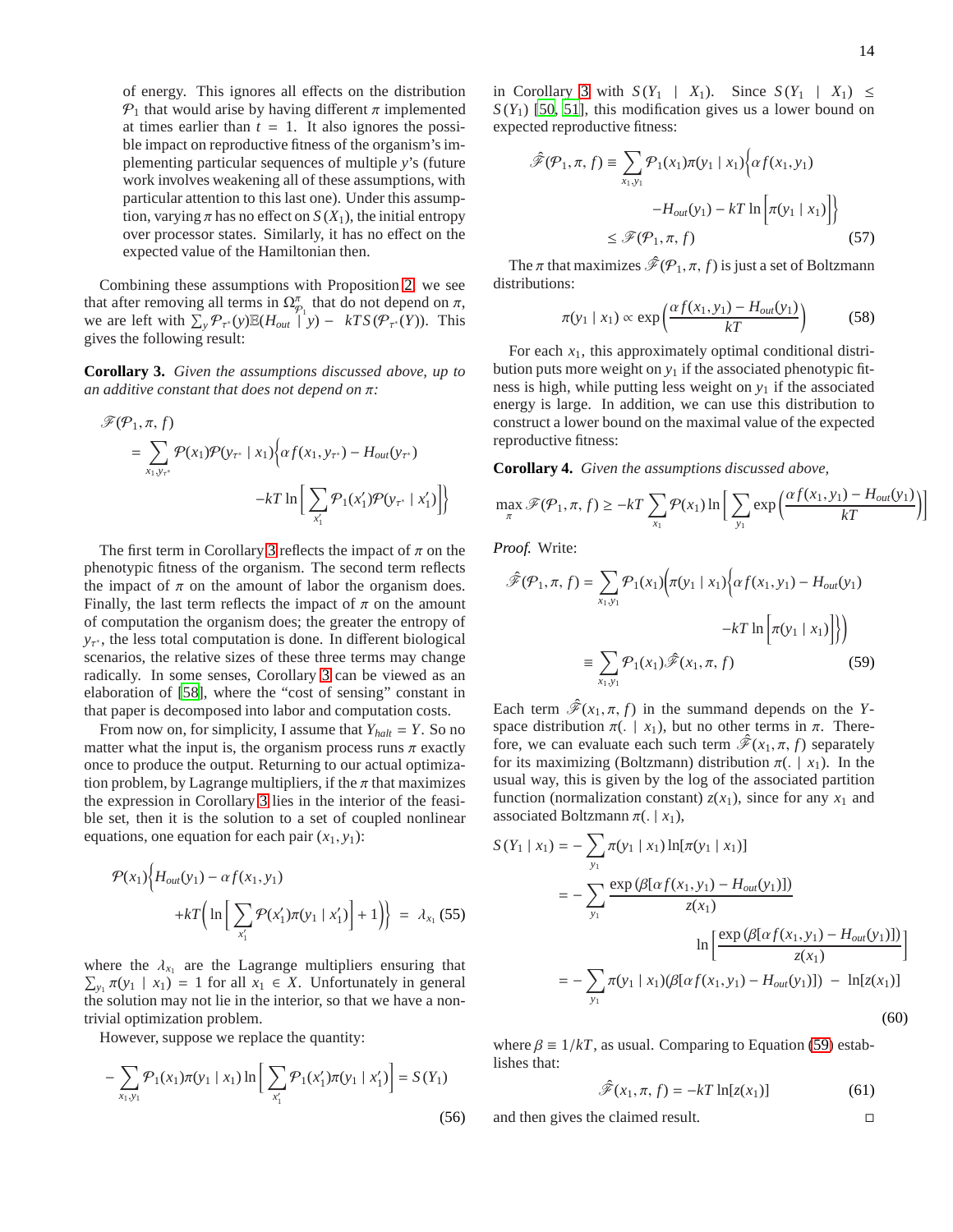As an aside, suppose we had  $X = Y$ ,  $f(x, x) = 0$  for all *x* and that *f* were non-negative. Then if in addition the amount of expected work were given by the mutual information between *X*<sup>1</sup> and *Y*<sup>1</sup> rather than the difference in their entropies, our optimization problem would reduce to finding a point on the rate-distortion curve of conventional information theory, with *f* being the distortion function [\[51](#page-18-12)]. (See also [\[5](#page-17-1)] for a slight variant of rate-distortion theory, appropriate when *Y* differs from *X*, and so the requirement that  $f(x, x) = 0$  is dropped.) However as shown above the expected work to implement  $\pi$ does not depend on the precise coupling between  $x_1$  and  $y_1$ under  $\pi$ , but only the associated marginal distributions. So rate-distortion theory does not directly apply.

On the other hand, some of the same kinds of analysis used in rate-distortion theory can also be applied here. In particular, for any particular component  $\pi(y_1 | x_1)$  where  $\mathcal{P}_1(x_1) \neq 0$ , since  $\tau^* = 1$ ,

$$
\frac{\partial^2}{\partial \pi (y_1 | x_1)^2} \mathcal{F}(x_1, \pi, f) = \frac{\mathcal{P}_1(x_1)}{\mathcal{P}_1(y_1)}
$$
  
> 0 (62)

(where  $P(y_1) = \sum_{x_1'} P(x_1') \pi(y_1 | x_1)$ , as usual). So  $\mathcal{F}(x_1, \pi, f)$ is concave in every component of  $\pi$ . This means that the optimizing channel  $\pi$  may lie on the edge of the feasible region of conditional distributions. Note though that even if the solution is on the edge of the feasible region, in general for different  $x_1$ that optimal  $\pi(y_1 | x_1)$  will put all its probability mass on different edges of the unit simplex over *Y*. So when those edges are averaged under  $P_1(x_1)$ , the result is a marginal distribution  $P(y_1)$  that lies in the interior of the unit simplex over *Y*.

As a cautionary note, often in the real world, there is an inviolable upper bound on the rate at which a system can "harvest" free energy from its environment, *i.e.*, on how much free energy it can harvest per iteration of  $\pi$  (for example, a plant with a given surface area cannot harvest free energy at a faster rate than sunlight falls upon its surface). In that case, we are not interested in optimizing a quantity like  $\mathcal{F}(\mathcal{P}_1, \pi, f)$ , which is a weighted average of minimal free energy and expected phenotypic fitness per iteration of  $\pi$ . Instead, we have a constrained optimization problem with an inequality constraint: find the  $\pi$  that maximizes some quantity (e.g., expected phenotypic fitness), subject to an inequality constraint on the free energy required to implement that  $\pi$ . Calculating solutions to these kinds of constrained optimization problem is the subject of future work.

#### **IV. GENERAL IMPLICATIONS FOR BIOLOGY**

Any work expended on an organism must first be acquired as free energy from the organism's environment. However, in many situations, there is a limit on the flux of free energy through an organism's immediate environment. Combined with the analysis above, such limits provide upper bounds on the "rate of (potentially noisy) computation" that can be achieved by a biological organism in that environment, once all energetic costs for the organism's labor (*i.e.*, its moving, making/breaking chemical bonds, *etc*.) are accounted for.

As an example, human brains do little labor. Therefore, these results bound the rate of computation of a human brain. Given the fitness cost of such computation (the brain uses  $~\sim$ 20% of the calories used by the human body), this bound contributes to the natural selective pressures on humans (in the limit that operational inefficiencies of the brain have already been minimized). In other words, these bounds suggest that natural selection imposes a tradeoff between the fitness quality of a brain's decisions and how much computation is required to make those decisions. In this regard, it is interesting to note that the brain is famously noisy, and as discussed above, noise in computation may reduce the total thermodynamic work required (see [\[6](#page-17-2), [10](#page-17-16), [59](#page-18-13)] for more about the energetic costs of the human brain and its relation to Landauer's bound).

As a second example, the rate of solar free energy incident upon the Earth provides an upper bound on the rate of computation that can be achieved by the biosphere (this bound holds for any choice for the partition of the biosphere's finegrained space into macrostates, such that the dynamics over those macrostates executes  $\pi$ ). In particular, it provides an upper bound on the rate of computation that can be achieved by human civilization, if we remain on the surface of the Earth and only use sunlight to power our computation.

Despite the use of the term "organism", the analysis above is not limited to biological individuals. For example, one could take the input to be a current generation population of individuals, together with attributes of the environment shared by those individuals. We could also take the output to be the next generation of that population, after selective winnowing based on the attributes of the environment (e.g., via replicator dynamics). In this example, the bounds above do not refer to the "computation" performed by an individual, but rather by an entire population subject to natural selection. Therefore, those bounds give the minimal free energy required to run natural selection.

As a final example, one can use these results to analyze how the thermodynamic behavior of the biosphere changes with time. In particular, if one iterates  $\pi$  from one *t* to the next, then the associated initial distributions  $P_t$  change. Accordingly, the minimal amount of free energy required to implement  $\pi$  changes. In theory, this allows us to calculate whether the rate of free energy required by the information processing of the terrestrial biosphere increases with time. Prosaically, has the rate of computation of the biosphere increased over evolutionary timescales? If it has done so for most of the time that the biosphere has existed, then one could plausibly view the fraction of free energy flux from the Sun that the biosphere uses as a measure of the "complexity" of the biosphere, a measure that has been increasing throughout the lifetime of the biosphere.

Note as well that there is a fixed current value of the total free energy flux incident on the biosphere (from both sunlight and, to a much smaller degree, geologic processes). By the results presented above, this rate of free energy flux gives an upper bound on the rate of computation that humanity as a whole can ever achieve, if it monopolizes all resources of Earth, but restricts itself to the surface of Earth.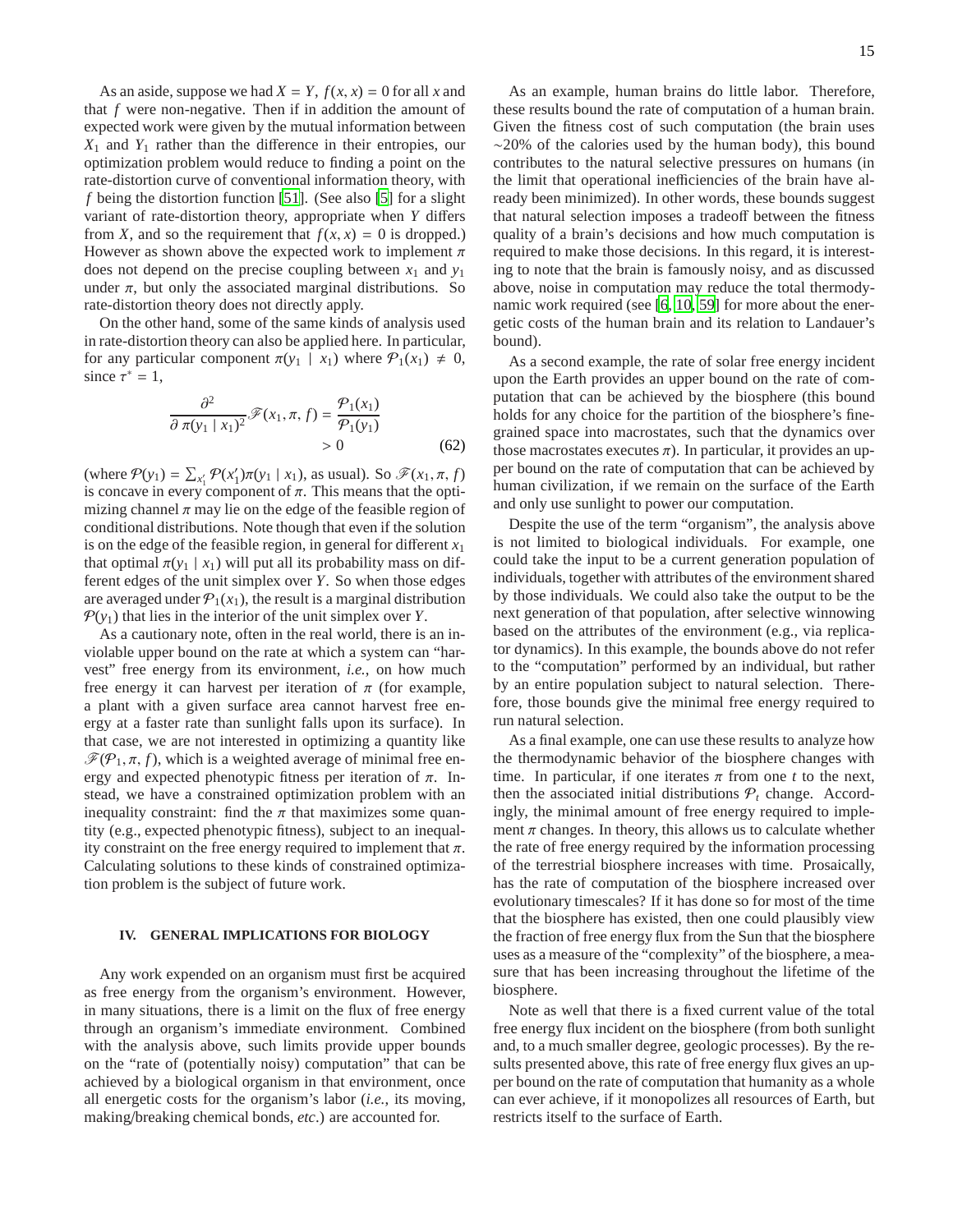### **V. DISCUSSION**

The noisier the input-output map  $\pi$  of a biological organism, the less free energy the organism needs to acquire from its environment to implement that map. Indeed, by using a sufficiently noisy  $\pi$ , an organism can *increase* its stored free energy. Therefore, noise might not just be a hindrance that an organism needs to circumvent; an organism may actually exploit noise, to "recharge its battery".

In addition, not all maps  $x_t \rightarrow y_{t+1}$  are equally important to an organism's reproductive fitness. In light of this, natural selection would be expected to favor  $\pi$ 's that are as noisy as possible, while still being precise for those inputs where reproductive fitness requires it.

In this paper, I calculated what  $\pi$  optimizes this tradeoff. This calculation provides insight into what phenotypes natural selection might be expected to favor. Note though that in the real world, there are many other thermodynamic factors that are important in addition to the cost of processing sensor readings (inputs) into outputs (actions). For example, there are the costs of acquiring the sensor information in the first place and of internal storage of such information, for future use. Moreover, in the real world, sensor readings do not arrive in an i.i.d. basis, as assumed in this paper. Indeed, in real biological systems, often, the current sensor reading, reflecting the recent state of the environment, reflects previous actions by the organism that affected that same environment (in other words, real biological organisms often behave like feedback controllers). All of these effects would modify the calculations done in this paper.

In addition, in the real world, there are strong limits on how much time a biological system can take to perform its computations, physical labor and rearranging of matter, due to environmental exigencies (simply put, if the biological system is not fast enough, it may be killed). These temporal constraints mean that biological systems cannot use fully reversible thermodynamics. Therefore, these temporal constraints increase the free energy required for the biological system to perform computation, labor and/or rearrangement of matter.

Future work involves extending the analysis of this paper to account for such thermodynamic effects. Combined with other non-thermodynamic resource restrictions that real biological organisms face, such future analysis should help us understand how closely the organisms that natural selection has produced match the best ones possible.

# **ACKNOWLEDGMENTS**

**Acknowledgment:** I would like to thank Daniel Polani, Sankaran Ramakrishnan and especially Artemy Kolchinsky for many helpful discussions and the Santa Fe Institute for helping to support this research. This paper was made possible through the support of Grant No. TWCF0079/AB47 from the Templeton World Charity Foundation and Grant No. FQXi-RHl3-1349 from the FQXi foundation. The opinions expressed in this paper are those of the author and do not necessarily reflect the view of Templeton World Charity Foundation.

### **APPENDIX A: PROOF OF PROPOSITION [1](#page-7-1)**

We begin with the following lemma:

**Lemma 5.** *A GQ process over R guided by V (for conditional distribution* π *and initial distribution* ρ *t* (*r*, *s*)*) will transform any initial distribution:*

$$
p^{t}(r,s) = \sum_{v} p^{t}(v)\rho^{t}(s \mid v)p^{t}(r \mid v)
$$
 (63)

*into a distribution:*

<span id="page-15-1"></span>
$$
p^{t+1}(r,s) = \sum_{v} p^{t}(v) \rho^{t}(s \mid v) \pi(r \mid v)
$$
 (64)

*Proof.* Fix some  $v^*$  by sampling  $p^t(v)$ . Since in a GQ, microstates only change during the quasi-static relaxation, after the first quench, *s* and, therefore, *v* still equal  $v^*$ . Due to the infinite potential barriers in S, while *s* may change during that relaxation, *v* will not, and so,  $v^{t+1} = v^* = v_t$ . Therefore:

<span id="page-15-0"></span>
$$
H_{quench;int}^{t}(r, s) \equiv -kT \ln[\pi(r \mid v_t)] \tag{65}
$$

Now, at the end of the relaxation step,  $\rho(r, s)$  has settled to thermal equilibrium within the region  $R \times v_t \subset R \times V$ . Therefore, combining Equation [\(65\)](#page-15-0) with Equations [\(29\)](#page-6-2) and [\(28\)](#page-6-3), we see that the distribution at the end of the relaxation is:

$$
\rho^{t+1}(r, s) \propto \exp\left(\frac{-H_{quench}^{t+1}(r, s)}{kT}\right) \delta(V(s), v_t)
$$
  
= 
$$
\exp\left(\ln[\pi(r \mid v_t)] + \ln[\rho^t(s)]\right) \delta(V(s), v_t)
$$
  
= 
$$
\pi(r \mid v_t)\rho^t(s)\delta(V(s), v_t)
$$
  

$$
\propto \pi(r \mid v_t)\rho^t(s \mid v) \qquad (66)
$$

Normalizing,

$$
\rho^{t+1}(r,s) = \pi(r \mid v_t)\rho^t(s \mid v) \tag{67}
$$

Averaging over  $v_t$  then gives  $p^{t+1}(r, s)$ :

$$
p^{t+1}(r,s) = \sum_{v} p^t(v) \rho^t(s \mid v) \pi(r \mid v)
$$
 (68)

16

 $\Box$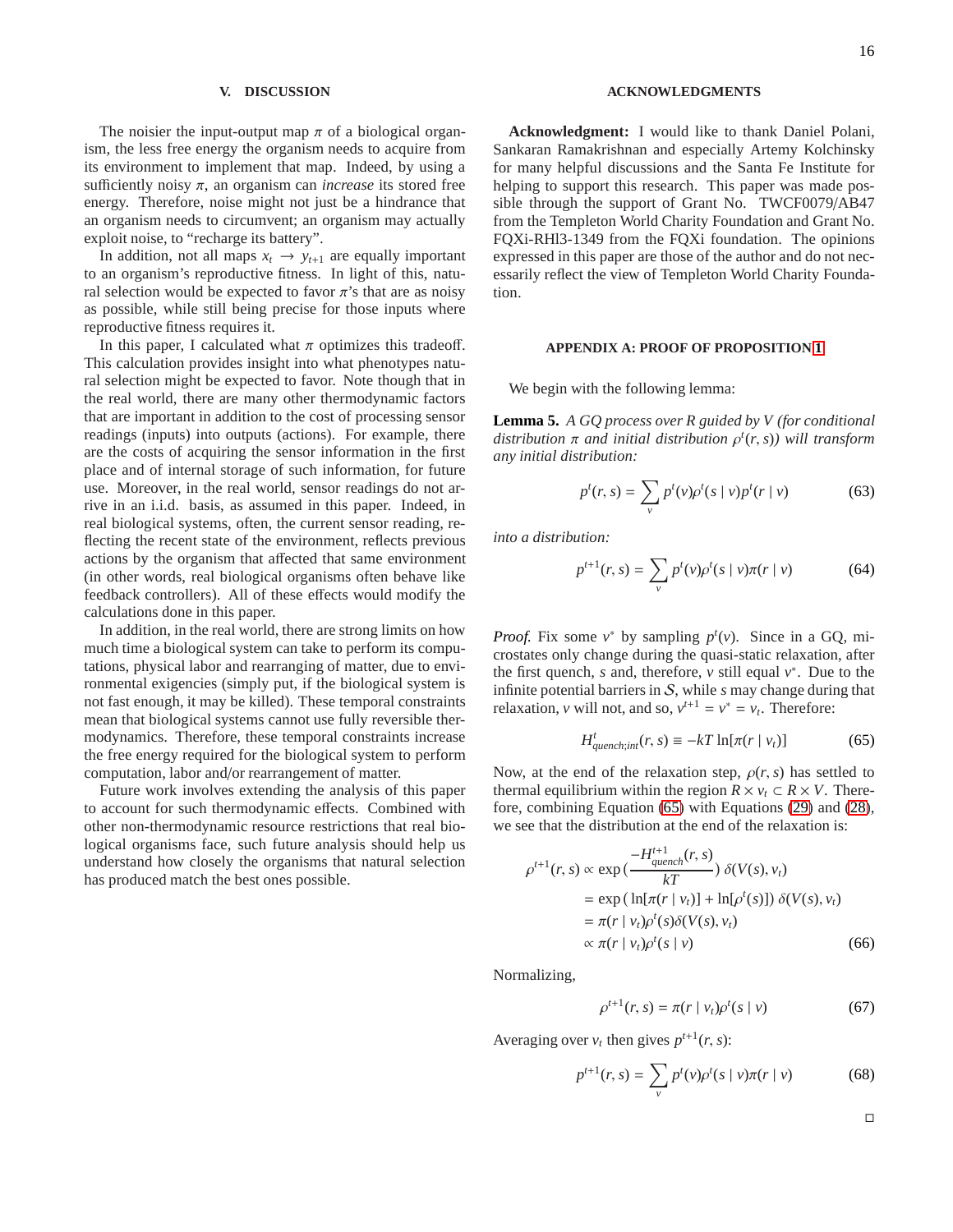Next, note that  $\rho^t(s | v) = 0$  if  $s \notin V(s)$ . Therefore, if Equa-tion [\(64\)](#page-15-1) holds and we sum  $p^{t+1}(r, s)$  over all  $s \in V^{-1}(v)$  for an arbitrary *v*, we get:

$$
p^{t+1}(r, v) = p^t(v)\pi(r \mid v)
$$
 (69)

Furthermore, no matter what  $\rho^t(s | v)$  is,  $p^t(r, v) = p^t(v)p^t(r | v)$ *v*). As a result, Lemma [5](#page-15-1) implies that a GQ process over *R* guided by *V* (for conditional distribution  $\pi$  and initial distribution  $\rho^t(r, s)$ ) will transform any initial distribution  $p^t(v)p^t(r)$ *v*) into a distribution  $p^t(v)\pi(r|v)$ . This is true whether or not  $p^t(v) = \rho^t(v)$  or  $p^t(r | v) = \rho^t(r | v)$ . This establishes the claim of Proposition [1](#page-7-1) that the first "crucial feature" of GQ processes holds.

# **APPENDIX B: THE GQ PROCESSES ITERATING A PING-PONG SEQUENCE**

In this section, I present the separate GQ processes for implementing the stages of a ping-pong sequence.

First, recall our assumption from just below the definition of a ping-pong sequence that at the end of any of its stages, *Pr*(*u* | *y*) is always the same distribution  $q_{out}^{y}(u)$  (and similarly for distributions like  $Pr(w | x)$ ). Accordingly, at the end of any stage of a ping-pong sequence that implements a GQ process over *U* guided by *X*, we can uniquely recover the conditional distribution  $Pr(u \mid x)$  from  $Pr(y \mid x)$ :

<span id="page-16-0"></span>
$$
\overline{\pi}(u \mid x) \equiv \sum_{y} \pi(y \mid x) q_{out}^{y}(u) \tag{70}
$$

(and similarly, for a GQ process over *W* guided by *Y*). Conversely, we can always recover  $Pr(y | x)$  from  $Pr(u | x)$ , simply by marginalizing. Therefore, we can treat any distribution  $\overline{\pi}(u \mid x)$  defining such a GQ process interchangeably with a distribution  $\pi(y \mid x)$  (and similarly, for distributions  $\overline{\pi}(w \mid y)$ ) and  $\pi(x | y)$  occurring in GQ processes over *W* guided by *Y*).

1. To construct the GQ process for the first stage, begin by writing:

$$
\rho^{t}(w, u) = \sum_{x,y} \mathcal{G}_{t}(x)\delta(y, 0)q_{proc}^{x}(w)q_{out}^{y}(u)
$$

$$
= q_{out}^{0}(u)\mathcal{G}_{t}(X(w))q_{proc}^{X(w)}(w)
$$
(71)

where  $\mathscr{G}_t(x)$  is an assumption for the initial distribution over *x*, one that in general may be wrong. Furthermore, define the associated distribution:

$$
\rho^{t}(u \mid x) = \frac{\sum_{w \in X(x)} \rho^{t}(w, u)}{\sum_{u', w \in X(x)} \rho^{t}(w, u')}
$$
  
=  $q_{out}^{0}(u)$  (72)

By Corollary [1,](#page-7-1) running a GQ process over *Y* guided by *X* for conditional distribution  $\overline{\pi}(u \mid x_t)$  and initial distribution  $\rho^t(w, u)$  will send any initial distribution  $P_t(x) \rho^t(u \mid x) = P_t(x) q^0_{out}(u)$  to a distribution  $P_t(x)\overline{\pi}(u \mid x)$ . Therefore, in particular, it will send any initial  $x \to \overline{\pi}(u \mid x)$ . Due to the definition of  $q_{out}^y$  and Equation [\(70\)](#page-16-0), the associated conditional distribution over *y* given *x*,  $\sum_{u \in \mathcal{Y}(y)} \overline{\pi}(u \mid x)$ , is equal to  $\pi(y \mid x)$ . Accordingly, this GQ process implements the first stage of the organism process, as desired. In addition, it preserves the validity of our assumptions that  $Pr(u \mid y) = q_{out}^{y}(u)$  and similarly for  $Pr(w \mid x)$ .

Next, by the discussion at the end of Section [II D,](#page-6-0) this GQ process will be thermodynamically reversible since by assumption,  $\rho^{t}(u \mid x)$  is the actual initial distribution over *u* conditioned on *x*.

2. To construct the GQ process for the second stage, start by defining an initial distribution based on a (possibly counterfactual) prior  $\mathscr{G}_t(x)$ :

$$
\hat{\rho}(w_t, u_t) \equiv \sum_{x,y} \mathcal{G}_t(x) q_{proc}^x(w_t) \pi(y \mid x) q_{out}^y(u_t) \tag{73}
$$

and the associated conditional distribution:

$$
\hat{\rho}(w_t \mid y_t) = \frac{\sum_{u_t \in \mathcal{Y}(y_t)} \hat{\rho}(w_t, u_t)}{\sum_{w', u' \in \mathcal{Y}(y_t)} \hat{\rho}(w', u')} \tag{74}
$$

Note that:

$$
\hat{\rho}(w_t \mid y_t) = \mathcal{G}_t(x_t \mid y_t) q_{proc}^{x_t}(w_t)
$$
\n(75)

where:

<span id="page-16-1"></span>
$$
\mathcal{G}_t(x_t \mid y_t) \equiv \frac{\pi(y_t \mid x_t) \mathcal{G}_t(x_t)}{\sum_{x'} \pi(y_t \mid x') \mathcal{G}_t(x')} \tag{76}
$$

Furthermore, define a conditional distribution:

$$
\overline{\pi}(w_t \mid y_t) \equiv I(w_t \in \mathcal{X}(0)) q_{proc}^0(w_t)
$$
 (77)

Consider a GQ process over *W* guided by *Y* for conditional distribution  $\overline{\pi}(w_t | y_t)$  and initial distribution  $\hat{\rho}(w_t, u_t)$ . By Corollary [1,](#page-7-1) this GQ process implements the second stage, as desired. In addition, it preserves the validity of our assumptions that  $Pr(u | y) = q_{out}^{y}(u)$ and similarly fo  $Pr(w | x)$ .

Next, by the discussion at the end of Section [II D,](#page-6-0) this GQ process will be thermodynamically reversible *if*  $\hat{\rho}(w_t | y_{t+1})$  is the actual distribution over  $w_t$  conditioned on  $y_{t+1}$ . By Equation [\(76\)](#page-16-1), this in general requires that  $\mathscr{G}_t(x_t)$ , the assumption for the initial distribution over  $x_t$ that is built into the step (ii) GQ process, is the actual initial distribution over  $x_t$ . As discussed at the end of Section [II C,](#page-4-0) work will be dissipated if this is not the case. Physically, this means that if the device implementing this GQ process is thermodynamically optimal for one input distribution, but used with another, then work will be dissipated (the amount of work dissipated is given by the change in the Kullback–Leibler divergence between  $G$  and  $\mathcal P$  in that stage (4) GQ process; see [\[46\]](#page-18-1)).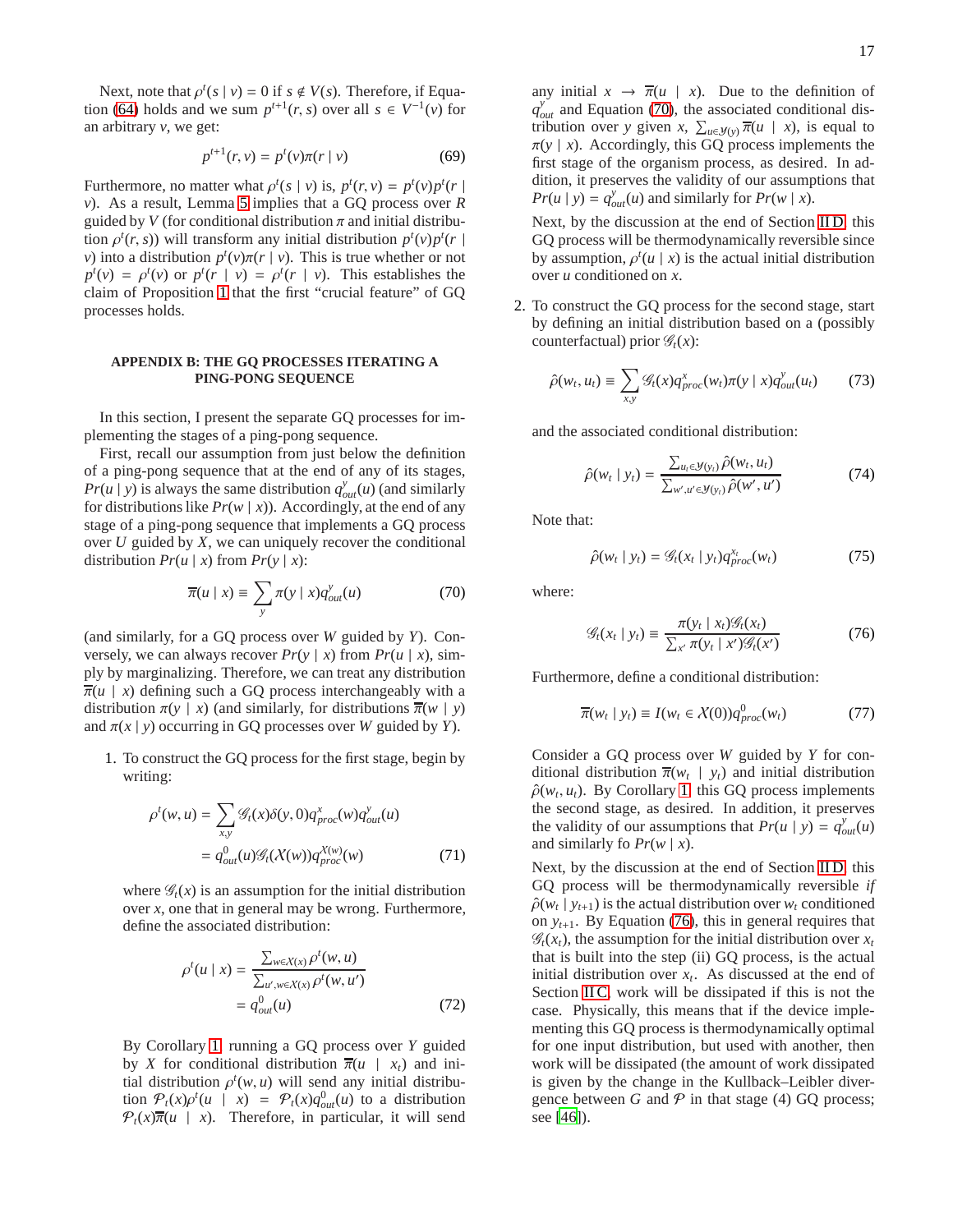3. We can also implement the fourth stage by running a (different) GQ process over *X* guided by *Y*. This GQ process is a simple copy operation, *i.e.*, implements a single-valued, invertible function from  $y_{t+1}$  to the initialized state *x*. Therefore, it is thermodynamically reversible. Finally, we can implement the fifth stage by running an appropriate GQ process over *Y* guided by *X*. This process will also be thermodynamically reversible.

- <span id="page-17-0"></span>[1] Frank, S.A. Natural selection maximizes Fisher information. *J. Evolut. Biol.* **2009**, *22*, 231–244.
- [2] Frank, S.A. Natural selection. V. How to read the fundamental equations of evolutionary change in terms of information theory. *J. Evolut. Biol.* **2012**, *25*, 2377–2396.
- [3] Donaldson-Matasci, M.C.; Bergstrom, C.T.; Lachmann, M. The fitness value of information. *Oikos* **2010**, *119*, 219–230.
- [4] Krakauer, D.C. Darwinian demons, evolutionary complexity, and information maximization. *Chaos Interdiscip. J. Nonlinear Sci.* **2011**, *21*, 037110.
- <span id="page-17-1"></span>[5] Taylor, S.F.; Tishby, N.; Bialek, W. Information and fitness. **2007**, arXiv:0712.4382.
- <span id="page-17-2"></span>[6] Bullmore, E.; Sporns, O. The economy of brain network organization. *Nat. Rev. Neurosci.* **2012**, *13*, 336–349.
- [7] Sartori, P.; Granger, L.; Lee, C.F.; Horowitz, J.M. Thermodynamic costs of information processing in sensory adaptation. *PLoS Comput. Biol.* **2014**, *10*, e1003974.
- [8] Mehta, P.; Schwab, D.J. Energetic costs of cellular computation. *Proc. Natl. Acad. Sci. USA* **2012**, *109*, 17978–17982.
- [9] Mehta, P.; Lang, A.H.; Schwab, D.J. Landauer in the age of synthetic biology: Energy consumption and information processing in biochemical networks. *J. Stat. Phys.* **2015**, *162*, 1153–1166.
- <span id="page-17-16"></span>[10] Laughlin, S.B. Energy as a constraint on the coding and processing of sensory information. *Curr. Opin. Neurobiol.* **2001**, *11*, 475–480.
- [11] Govern, C.C.; ten Wolde, P.R. Energy dissipation and noise correlations in biochemical sensing. *Phys. Rev. Lett.* **2014**, *113*, 258102.
- [12] Govern, C.C.; ten Wolde, P.R. Optimal resource allocation in cellular sensing systems. *Proc. Natl. Acad. Sci. USA* **2014**, *111*, 17486–17491.
- [13] Lestas, I.; Vinnicombe, G.; Paulsson, J. Fundamental limits on the suppression of molecular fluctuations. *Nature* **2010**, *467*, 174–178.
- <span id="page-17-13"></span>[14] England, J.L. Statistical physics of self-replication. *J. Chem. Phys.* **2013**, *139*, 121923.
- <span id="page-17-3"></span>[15] Landenmark, H.K.; Forgan, D.H.; Cockell, C.S. An estimate of the total DNA in the biosphere. *PLoS Biol.* **2015**, *13*, e1002168.
- <span id="page-17-4"></span>[16] Landauer, R. Irreversibility and heat generation in the computing process. *IBM J. Res. Dev.* **1961**, *5*, 183–191.
- [17] Landauer, R. Minimal energy requirements in communication. *Science* **1996**, *272*, 1914–1918.
- [18] Landauer, R. The physical nature of information. *Physics Lett. A* **1996**, *217*, 188–193.
- [19] Bennett, C.H. Logical reversibility of computation. *IBM J. Res. Dev.* **1973**, *17*, 525–532.
- <span id="page-17-6"></span>[20] Bennett, C.H. The thermodynamics of computation—A review. *Int. J. Theor. Phys.* **1982**, *21*, 905–940.
- [21] Bennett, C.H. Time/space trade-offs for reversible computation. *SIAM J. Comput.* **1989**, *18*, 766–776.
- <span id="page-17-7"></span>[22] Bennett, C.H. Notes on Landauer's principle, reversible computation, and Maxwell's Demon. *Stud. Hist. Philos. Sci. B* **2003**, *34*, 501–510.
- [23] Maroney, O. Generalizing Landauer's principle. *Phys. Rev. E* **2009**, *79*, 031105.
- [24] Plenio, M.B.; Vitelli, V. The physics of forgetting: Landauer's erasure principle and information theory. *Contemp. Phys.* **2001**, *42*, 25–60.
- [25] Shizume, K. Heat generation required by information erasure. *Phys. Rev. E* **1995**, *52*, 3495–3499.
- <span id="page-17-5"></span>[26] Fredkin, E.; Toffoli, T. *Conservative Logic*; Springer: Berlin/Heidelberg, Germany, 2002.
- <span id="page-17-8"></span>[27] Faist, P.; Dupuis, F.; Oppenheim, J.; Renner, R. A quantitative Landauer's principle. **2012**, arXiv:1211.1037.
- [28] Touchette, H.; Lloyd, S. Information-theoretic approach to the study of control systems. *Physica A* **2004**, *331*, 140–172.
- [29] Sagawa, T.; Ueda, M. Minimal energy cost for thermodynamic information processing: Measurement and information erasure. *Phys. Rev. Lett.* **2009**, *102*, 250602.
- [30] Dillenschneider, R.; Lutz, E. Comment on "Minimal Energy Cost for Thermodynamic Information Processing: Measurement and Information Erasure". *Phys. Rev. Lett.* **2010**, *104*, 198903.
- [31] Sagawa, T.; Ueda, M. Fluctuation theorem with information exchange: Role of correlations in stochastic thermodynamics. *Phys. Rev. Lett.* **2012**, *109*, 180602.
- <span id="page-17-14"></span>[32] Crooks, G.E. Entropy production fluctuation theorem and the nonequilibrium work relation for free energy differences. *Phys. Rev. E* **1999**, *60*, 2721.
- <span id="page-17-15"></span>[33] Crooks, G.E. Nonequilibrium measurements of free energy differences for microscopically reversible Markovian systems. *J. Stat. Phys.* **1998**, *90*, 1481–1487.
- [34] Janna, F.C.; Moukalled, F.; Gómez, C.A. A Simple Derivation of Crooks Relation. *Int. J. Thermodyn.* **2013**, *16*, 97–101.
- [35] Jarzynski, C. Nonequilibrium equality for free energy differences. *Phys. Rev. Lett.* **1997**, *78*, doi:10.1103/PhysRevLett.78.2690.
- <span id="page-17-10"></span>[36] Esposito, M.; van den Broeck, C. Second law and Landauer principle far from equilibrium. *Europhys. Lett.* **2011**, *95*, 40004.
- [37] Esposito, M.; van den Broeck, C. Three faces of the second law. I. Master equation formulation. *Phys. Rev. E* **2010**, *82*, 011143.
- <span id="page-17-11"></span>[38] Parrondo, J.M.; Horowitz, J.M.; Sagawa, T. Thermodynamics of information. *Nat. Phys.* **2015**, *11*, 131–139.
- [39] Pollard, B.S. A Second Law for Open Markov Processes. **2014**, arXiv:1410.6531.
- [40] Seifert, U. Stochastic thermodynamics, fluctuation theorems and molecular machines. *Rep. Prog. Phys.* **2012**, *75*, 126001.
- [41] Takara, K.; Hasegawa, H.H.; Driebe, D. Generalization of the second law for a transition between nonequilibrium states. *Phys. Lett. A* **2010**, *375*, 88–92.
- [42] Hasegawa, H.H.; Ishikawa, J.; Takara, K.; Driebe, D. Generalization of the second law for a nonequilibrium initial state. *Phys. Lett. A* **2010**, *374*, 1001–1004.
- <span id="page-17-9"></span>[43] Prokopenko, M.; Einav, I. Information thermodynamics of near-equilibrium computation. *Phys. Rev. E* **2015**, *91*, 062143.
- <span id="page-17-12"></span>[44] Sagawa, T. Thermodynamic and logical reversibilities revisited. *J. Stat. Mech.* **2014**, *2014*, P03025.